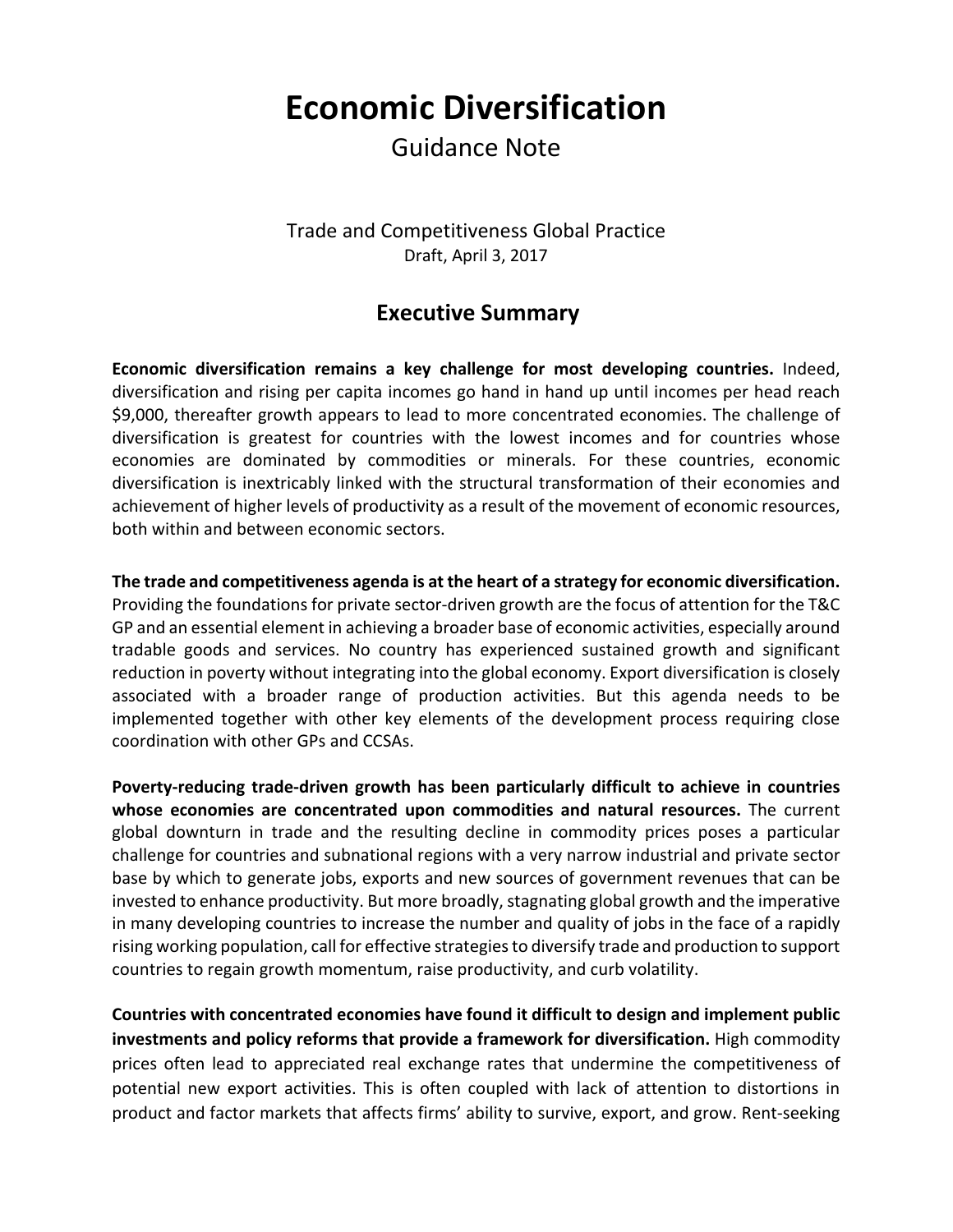and lack of transparency often lead to competition for the rents from resource extraction that leads to instability and then to internal conflict. Hence, strategies for diversification are often at the forefront in addressing fragility. The challenge that countries face is how to enhance the benefits from their endowments of natural resources, and to distribute them more widely, while providing a broader economic base for economic development and poverty reduction.

**Small economies, where diversification is limited because of scale, face a particular set of challenges, as there is little opportunity to efficiently produce a high number of products**. This is often compounded by poor connectivity as a result of being land-locked or an island economy. In these countries, regional and global integration plays a key role in overcoming limited size and addressing connectivity and especially through movement of persons to provide tasks and services overseas. There are also particularly close links with macro performance, as the optimal response to volatility lies more with the good management of fiscal, monetary and exchange rate policies than with attempts to diversify the structure of production.

**While the current global environment is creating economic problems for resource dependent countries, there are new opportunities to successfully implement a strategy for diversification.** The global economy of the 21st Century offers new routes and opportunities for poor countries to diversify. The spatial splitting up of production and the emergence and growth of regional and global value chains offers new opportunities for developing countries to export tasks and activities rather than having to specialize in whole industries. The changing technology of communications and the spiraling downward of transport and communications costs has created enormous opportunities for developing countries to export services, including back office processing. These developments bring not only opportunities to broaden the base of production but also to diversify the structure of employment and especially for women to find productive work, which can transform households, boost participation in education and hence long-term productivity and poverty reduction. But participation in international value chains also entails new risks from vulnerability in longer and more complex value chains or when the relationship with the buyer/key supplier is captive.

### **While there is no magic recipe for diversification, T&C can assist countries to put in place these key basic elements**:

(i) *an appropriate incentive framework* through reforms to the business and investment climate, reviewing trade policies to remove bias against exporting and ensuring effective competition in product markets and in key backbone services such as transportation, energy and communications

(ii) *investments and policy reforms that reduce trade costs* – declining trade costs and efficient trade logistics were at the heart of the success of East Asian countries in integrating into the global economy and achieving more diversified economies with not only more, but also better jobs;

(iii) *effective policies to support adjustment and the reallocation of resources to new activities* – from declining sectors but also from the informal sector and new entrants to the job market. The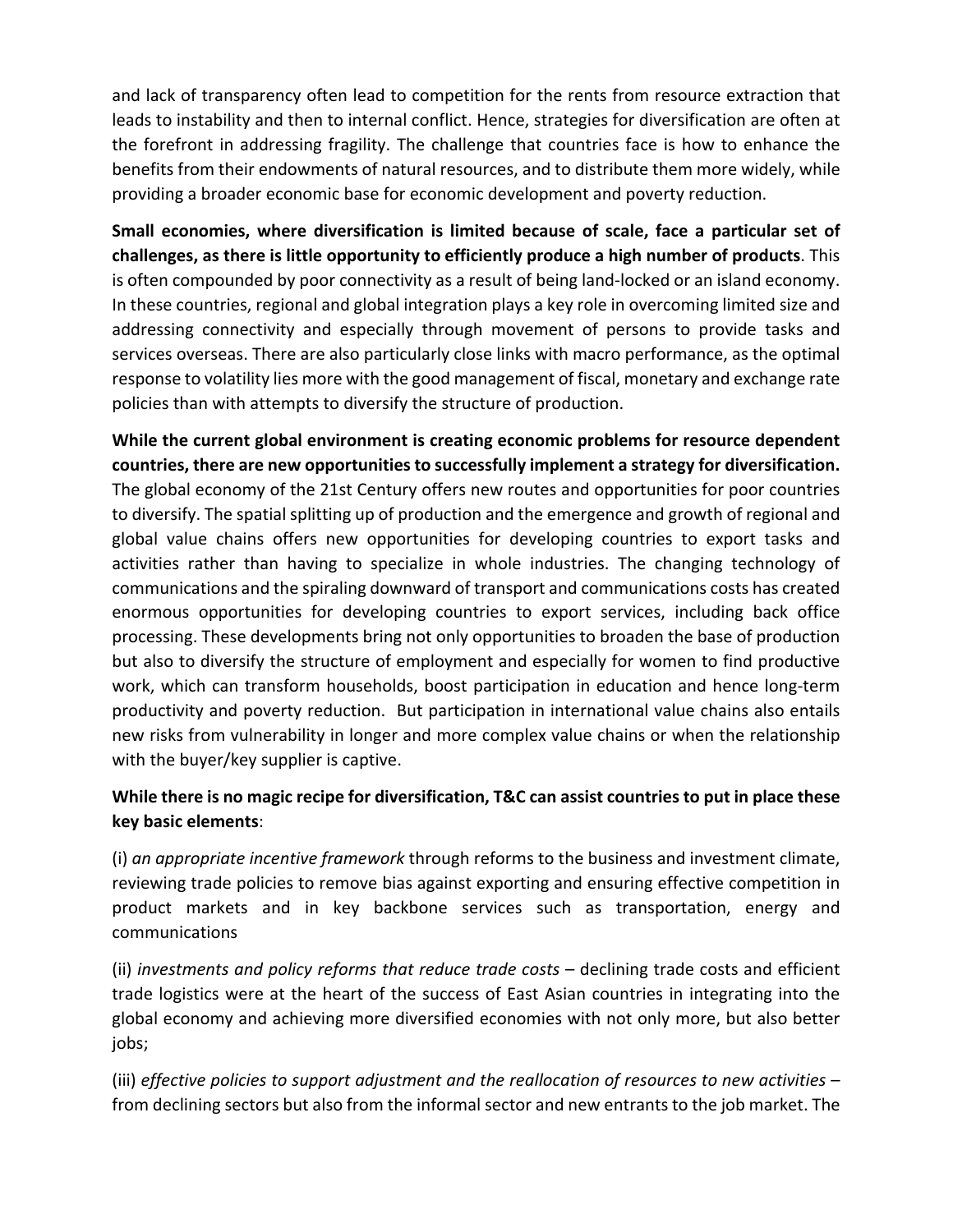focus should be on supporting workers, identifying and overcoming constraints on mobility including gender related constraints, rather than jobs.

(iv) *government interventions that target specific market, policy and institutional failures*. T&C can help governments identify shortcomings in the marketplace and tailor interventions to target those problems. For example, information deficiencies and asymmetries are likely to be a key factor behind the comparatively low survival rate of new export flows. This includes lack of knowledge to comply with overseas market standards.

**This note provides guidance to T&C teams as they engage with clients that seek to diversify their economies.** A recent IEG report (World Bank, 2015) raised the concern that WBG engagements (country partnership frameworks, lending, analytical and advisory services) often call for economic diversification but struggle to define it. This note offers the following contributions: (a) it provides a definition that encompasses two related dimensions of diversification: trade diversification (exporting new or better products, or to new markets) and domestic production diversification (cross-sectoral rebalancing of output, driving the reallocation of resources across industries and within industries between firms to increase total factor productivity); (b) it raises awareness on the complexity of the diversification process and on the state of knowledge surrounding economic diversification; (c) it provides the background and the basis for the focus on these four key elements of a diversification strategy that T&C can support; and (d) it provides examples of the sort of analysis and advisory work, technical assistance and lending operations that the Practice can lead to support governments in their quest to deliver jobs and poverty reduction through economic diversification.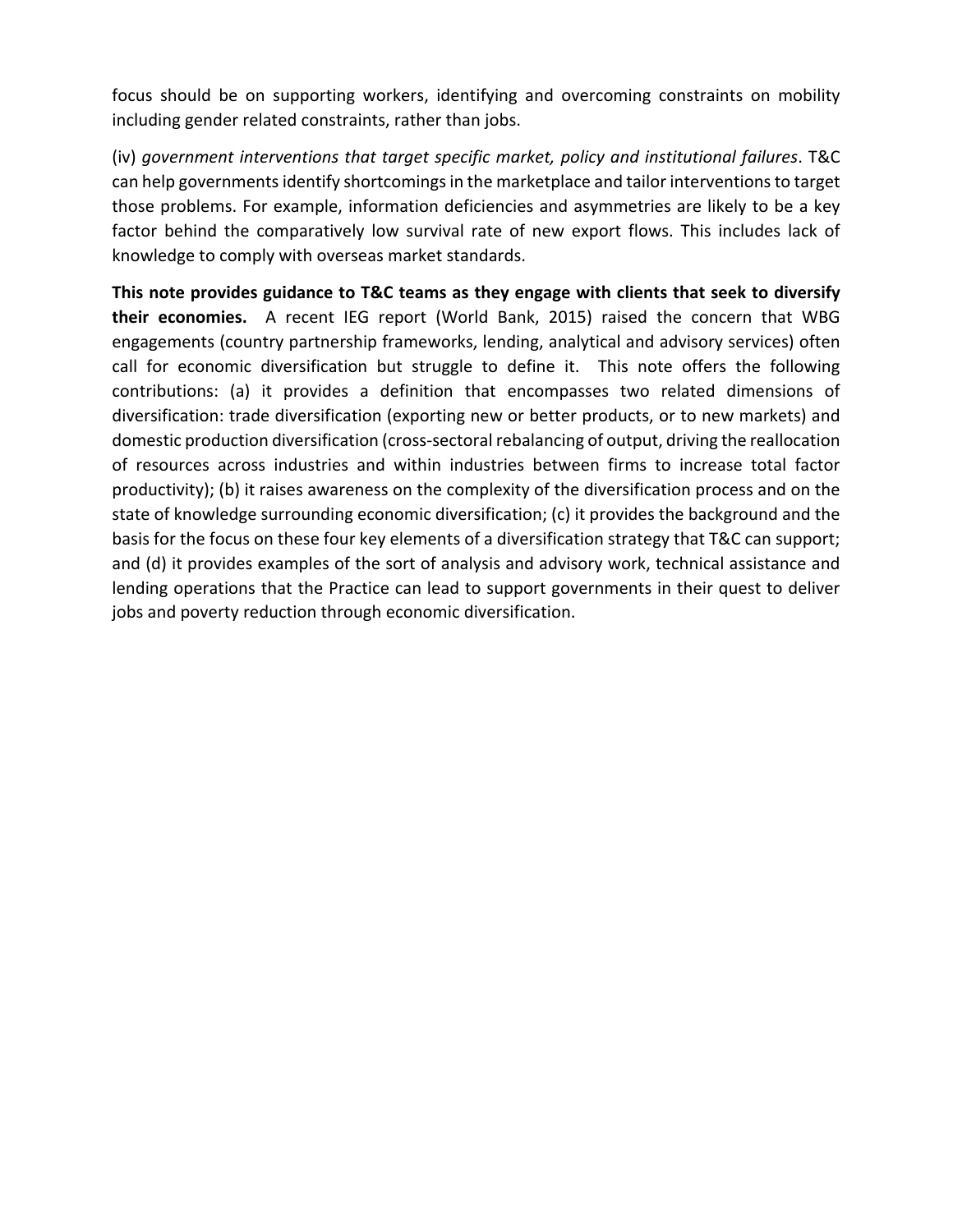# **Why does Economic Diversification matter?**

**Economic Diversification is a key element of economic development in which a country moves to a less concentrated production and trade structure.** Lack of economic diversification is associated with increased economic vulnerability such that external shocks can undermine the development process. Low income countries have the least varied economic structures usually with a heavy reliance on farming or minerals, such as fuel oils, gas, copper and other metals. This creates challenges in terms of exposure to sector specific shocks, such as weather related shocks in agriculture (droughts, floods, pest infestation, disease outbreaks) and sudden price shocks for minerals, as is happening now with the slowdown of growth in emerging markets. Growth also tends to be unbalanced in the case of mineral dependent countries or slow and difficult to sustain in agrarian economies. Poverty-reducing trade-driven growth has been particularly difficult to achieve in countries whose economies are concentrated upon commodities and natural resources. Diversification helps manage volatility and provide a more stable path for equitable growth and development.

**Economic diversification and structural transformation, the reallocation of resources, within and across different sectors to higher productivity activities, are closely linked**. Highlighted by Simon Kuznets, in his Nobel Prize address, as one of six characteristics that accompany modern economic growth, structural transformation refers to the shift from agricultural to nonagricultural sectors, and from industry to services. A broad and well documented trend has been the gradual decline of agriculture and increase in services, accompanied by an initial increase followed by decline in manufactures, that consistently shows across countries as a part of the process of economic development.<sup>1</sup> A useful way of understanding the relationship between economic growth and structural transformation is by decomposing the causes of increases in productivity into that due to factor reallocation across sectors (structural change component) and that due to changes in productivity within sectors (within component). Warnings that in a number of developing countries, particularly in Africa and Latin America, structural transformation was slowing down and that these countries were showing signs of 'premature deindustrialization' (the rate at which economies were diversifying and transforming their economies was not proceeding as fast as observed in today's advanced economies)<sup>2</sup> are losing steam. Using recent data, such as that use in Figure 1, shows that the structural transformation component is positive. Nevertheless, the challenge prevails for many countries to transform and diversify their economies. This task will likely be made more difficult as new technologies may encourage a reshoring of manufacturing production to advanced economies.

### **Figure 1: Productivity Growth Decomposition, 1970-2010**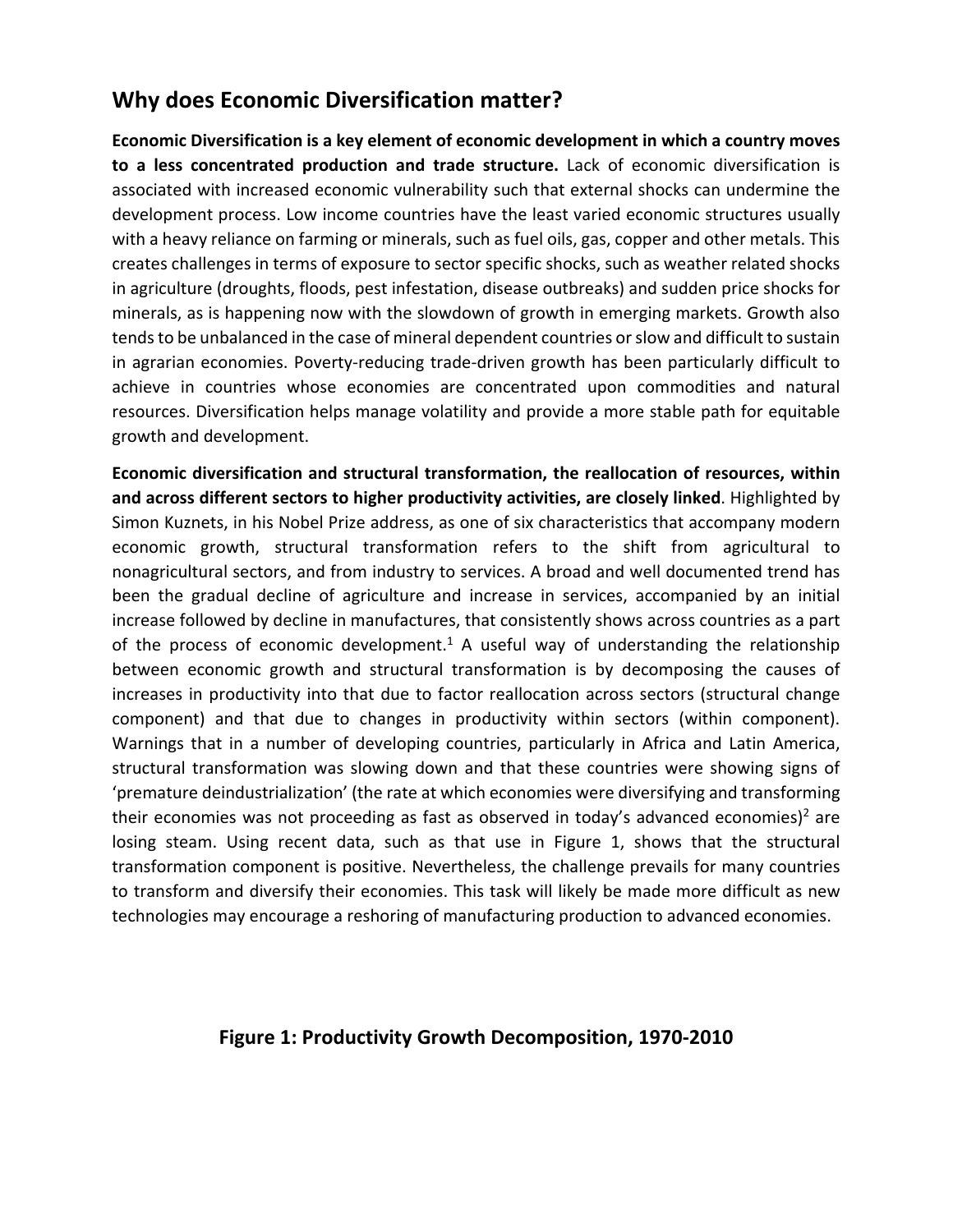

**Technological change and globalization are generating new opportunities for resources to shift within agriculture to higher productivity activities, and services as well as manufacturing can drive diversification and structural transformation**. Indeed, the lines between agriculture, manufacturing and services are no longer distinct.<sup>3</sup> As a consequence, the shift of resources to modern agriculture, to manufacturing and to services should not necessarily be seen as competing routes but rather complementary ways of achieving diversification and structural transformation. Diversification of domestic production toward new activities within and between sectors can lead to better resource allocation and improve overall productivity. Diversification will tend to increase the demand for labor and deliver jobs, of particular importance in resourcedominated economies with large youth populations and high unemployment rates.

**Successful diversification is all the more important now in the wake of stagnating global growth and the imperative in many developing countries to increase the number and quality of jobs.** Rapidly rising working populations offer many developing countries an opportunity for a demographic dividend, similar to that experienced in east Asia in the late 20<sup>th</sup> century. However, without economic diversification and strong private sector growth to create jobs this could create a real demographic challenge for countries. The need for government action through well designed public investments and effective policy reforms that support a more diversified economy is particularly pertinent at this time since *the long-lived commodity bonanza is over and secular trends lead many analysts to argue that the stagnating global growth is the "new normal"*. Cyclical but also structural forces are at play with China's economic transition, the oversupplied oil market, the decline in global productivity, and the widening global savingsinvestment gap dragging down global demand, oil prices, and world growth prospects. Traditional countercyclical macroeconomic policy is less effective. In advanced economies, interest rates are at rock-bottom levels and public finances are saddled with the debt overhang, high financing costs, and declining revenues. In emerging economies, fiscal and monetary policy are even more constrained.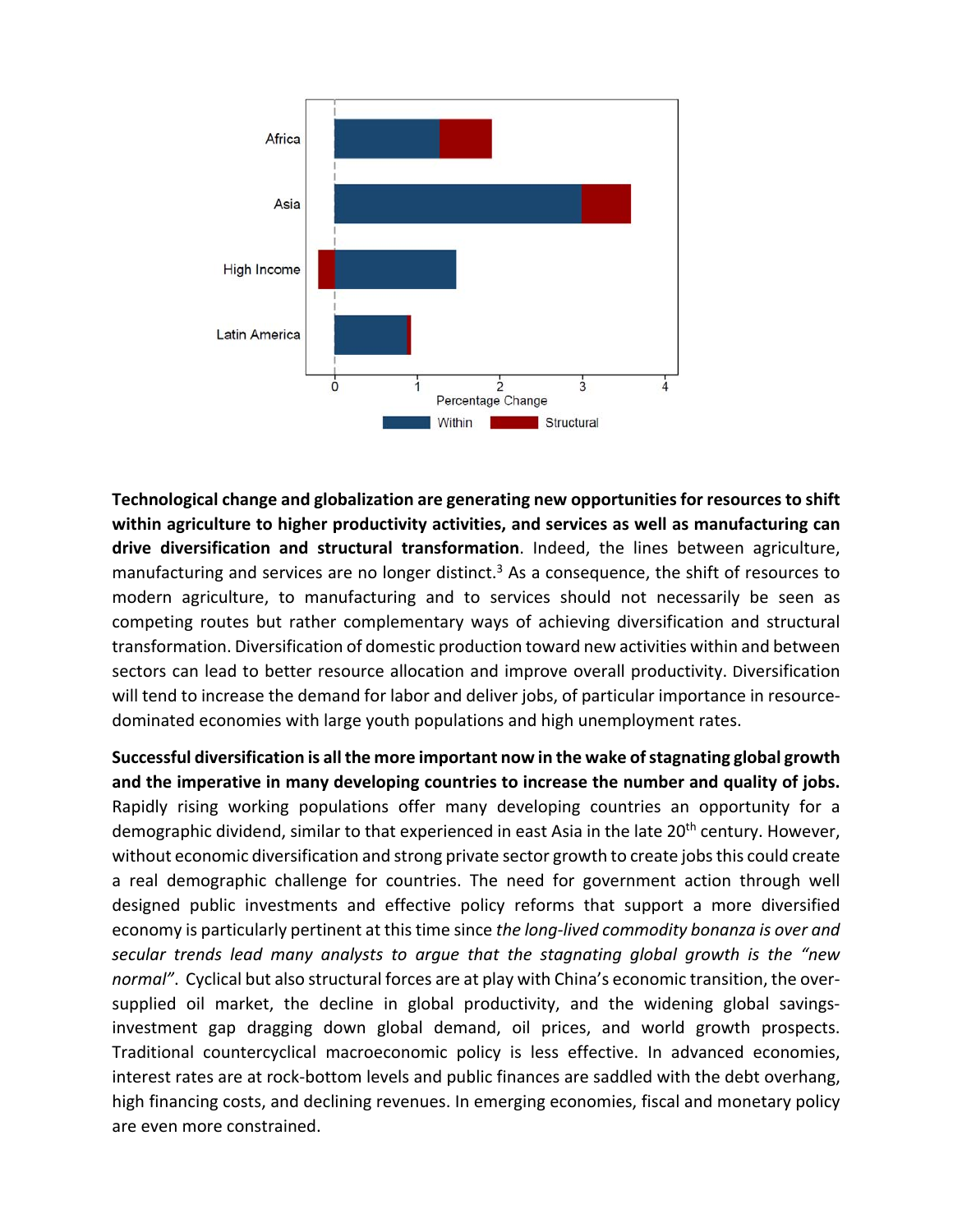**While there is no blueprint for successful diversification, careful application of economic theory and available evidence can help policy-makers to avoid mistakes and learn from successful experiences.** The role of government in reducing barriers to diversification and in addressing market failures that limit the movement of resources to new activities has always surrounded discussion of diversification strategies. While the earlier focus was on supporting specific industries, including through substantial import protection, the current dialogue is centred much more on finding a practical framework of public action that enables the private sector to drive restructuring, diversification, and technological dynamism. The challenge is to identify practical interventions for government in a second-best world<sup>4</sup> combining the best use of the underlying but limited economic theory (economic nous), a careful understanding of the characteristics of the particular economy, available empirical evidence and relevant experience from elsewhere. Improvements in theory, especially with regard to understanding firm level dynamics, and a burgeoning empirical portfolio have built a much better base for informed policy advice on diversification.

**A key aspect of this emerging knowledge is that the global economy of the 21st Century offers new routes and opportunities for poor countries to diversify.** The spatial splitting up of production and the emergence and growth of regional and global value chains offers new opportunities for developing countries to export tasks and activities rather than having to specialize in whole industries. Developing countries can now participate in automotive value chains by providing parts and components. Previously, the capability to export cars would require foundries to forge engine parts, huge assembly lines and so on. The changing technology of communications and the spiraling downward of transport and communications costs has created enormous opportunities for developing countries to export services, including back office processing. While this creates new ways to diversify, participation in long and complex value chains or in cross-border trading relationships when the key supplier becomes captive to a global buyer can increase vulnerability, especially if the activities are concentrated in specific areas or regions of a country.

**Despite its apparent economic benefits, not all developing countries have pursued diversification and fewer still have been successful in their efforts to overcome the dominance of natural resources and primary commodities**. In many developing countries the extractive industries sector is both shaped by and, in turn, influences political, economic, societal, and institutional dynamics. A focus by policy makers on short-term rents from resources and their allocation to ensure political survival has tended to undermine institutional building, distracted from policies and investments necessary to sustain growth in the long-term and increased internal conflict. All of which undermine diversification. Nevertheless, some resource-rich countries have been able to successfully diversify. Resource rich countries can tax the rents from commodity extraction to fund critical investments in human, physical and institutional assets (see Box 1). Thus shows that the political economy constraints that face developing countries when seeking to diversify are not insurmountable. There are lessons that can be learnt from these examples but in general we need to give greater efforts to understanding these political economy issues and how to deal with them.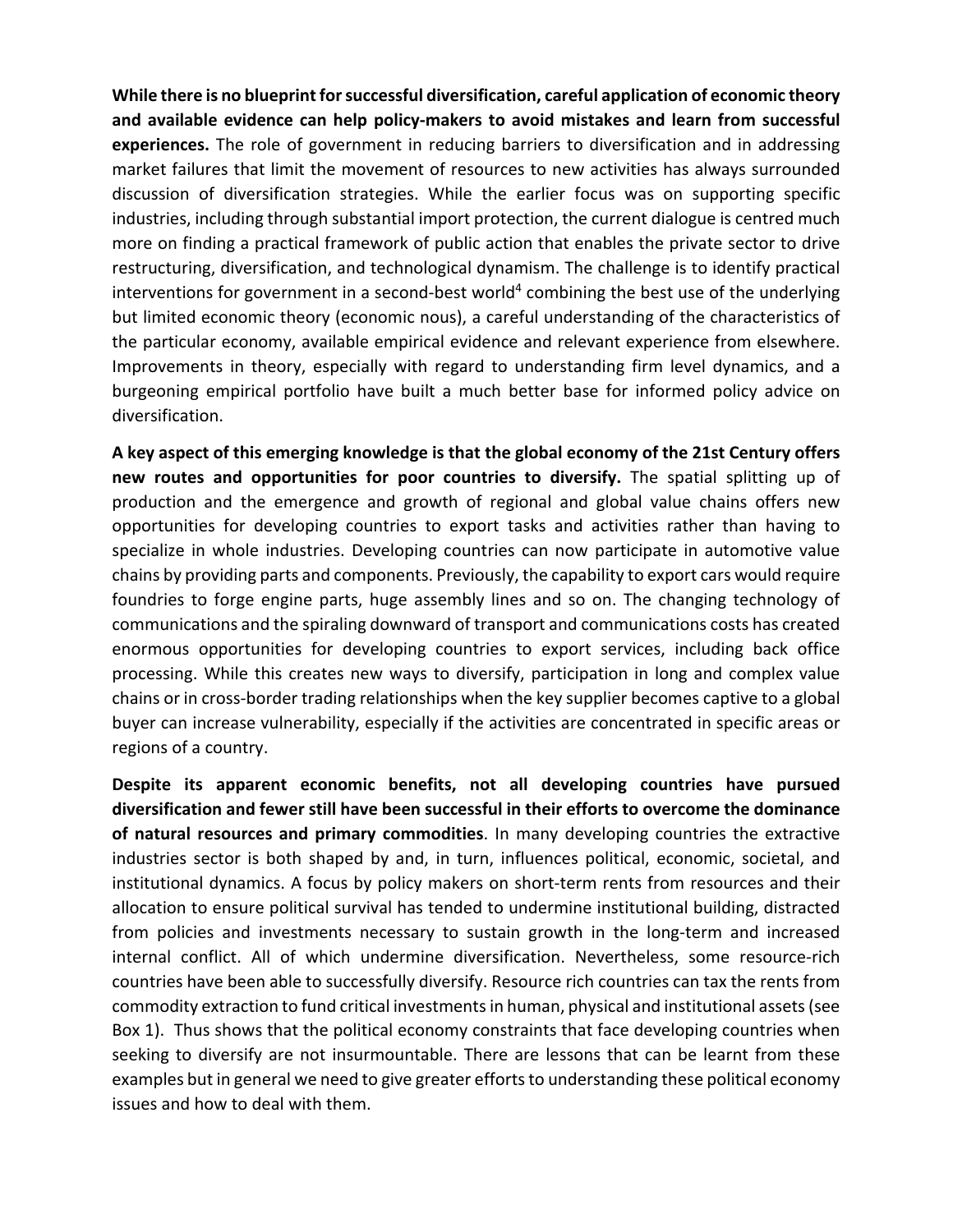### **Box 1. Chile and Zambia: A Tale of Two Diversification Paths**

**Chile and Zambia are both abundant in copper deposits. Their different economic trajectories illustrate that diversification can be achieved even in resource rich countries**. Chile and Zambia have abundant deposits of copper and copper is their main export product. They also share similar population size. But they differ significantly in their income levels. Chile's per capita income (PPP) is over US\$21,000 while Zambia's is just over US\$3,800. Fifty years ago, both countries produced similar amounts of copper. Zambia even showed higher levels of production than Chile during 1960-1970. Both countries have also had similar patterns of copper deposit ownership (with their state-owned companies playing a major role). But their economic performance has been very different. Chile has steadily increased copper production while Zambia has remained stagnant, although there has been a recovery since 2000. Whereas Chile became less resource dependent, Zambia became more resource dependent. While copper currently represents 50% of Chilean exports, it is about 80% of Zambian exports.

**Chile followed a two-track diversification strategy:** (i) diversification *"within*" industry (increasing value added in the copper industry by improving the quality of copper extraction and exporting process and complementing it with the development of domestic ancillary/logistics services; and (ii) diversification "*across"* industries (development of fisheries: high quality salmon exports, increasing exports of high value-added agricultural goods such as fruit and vegetables). In addition, Chile set up mechanisms that allowed it to save the rents from mineral extraction and invest in critical growth expenditures during the commodity busts. Specifically: (i) a structural fiscal surplus rule that sterilizes the country's spending levels against copper fluctuations. This ensures macroeconomic stability and it also generates accumulation of wealth when copper prices are high; and (ii) sovereign funds to administer the rents saved during the commodity bonanza. Chile invested a significant amount of the boom savings on training in advanced skills (ie. scholarships to enroll Chileans into top global universities) and financing and mentoring to high growth start-up firms.

Unlike Chile, which enjoys a coastal location, Zambia is a landlocked country with high trade and transportation costs. Growth has not been inclusive and poverty in Zambia is widespread, with 61.2 percent of the population estimated to be living below the national poverty line. Rural poverty at 74 percent is more than double the urban poverty rate of 35 percent. Sustained growth and continued political stability have produced only modest improvements in livelihoods. The effect of economic growth on overall poverty reduction has been small, as much of the benefits of growth have accrued to those already above the poverty line. Growth has been primarily driven by mining, construction, and financial services and did too little to create jobs and expand opportunities beyond the relatively small labor force already employed in these industries. In fact, the income share of the bottom 40% fell from 2003-2010. Thus, for Zambia, economic diversification remains an essential objective to deliver more inclusive growth in the face of declining prices for copper, and to create employment for its fast growing, urban and youthful population.

Source: Meller and Simpasa (2011)

### **How is Diversification Defined and Measured?**

**Economic diversification is defined here as the shift toward a more varied structure of trade and of domestic production so as to increase productivity, create jobs and provide the base for sustained poverty-reducing growth**: 5,6

 *Domestic production diversification* results from the shift of domestic output across sectors, industries, and firms. It captures the dynamics of structural transformation, because successful diversification of domestic production entails resource reallocation across and/or within industries from low productivity activities to those with higher productivity.

 *Trade diversification* occurs in three ways: (a) the export (or import) of new products (good or services); (b) the export (or import) of existing products to new markets, and (c) quality upgrading of exported (or imported) products. $7$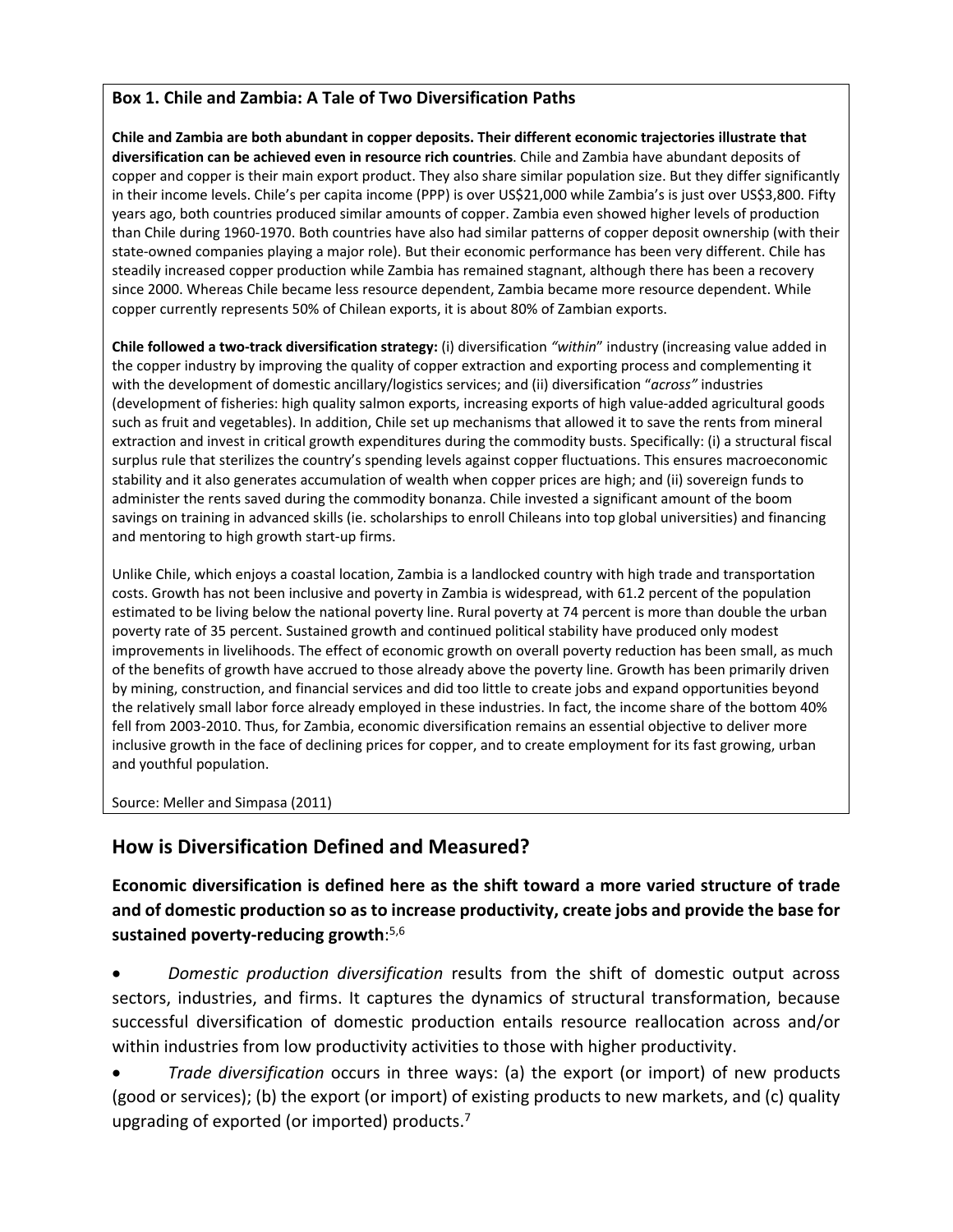**Trade diversification, quality upgrading and the sectoral diversification of domestic production are often closely linked**. Trade is often the key factor behind economic diversification. Indeed, integration into the global economy lies behind the success of countries in east Asia in diversifying into manufacturing which in turn has driven unprecedented poverty reduction. Export diversification is an objective in itself to reduce vulnerability to adverse terms of trade shocks and stabilize export revenues, as well as driving output diversification. Indeed, export diversification appears to be associated with less output volatility in low-income countries as well as faster sectoral reallocation. The empirical evidence also shows that quality upgrading of export products is closely correlated with greater impact of domestic production diversification on productivity growth (IMF, 2014). The links between export and domestic output diversification are useful because in reality indicators of diversification based on export data are readily available and comparable across countries due to the consistency of international trade data. In contrast, the availability, quality and comparability of output, employment and firm level data varies across countries and across time and is notably absent or of poor quality in the poorest countries.

**Economic diversification is no longer seen as simply requiring the emergence of new industries.** In the past the focus was on industries and movement of resources between old (low productivity) and new (higher productivity) sectors. This typically required investments in all elements of production within a sector. In the  $21<sup>st</sup>$  Century however, there are many more routes towards diversified economies:

- (i) firstly, there has been an increasing focus on firms and the process of reallocation of resources between low productivity firms and high productivity firms, including within existing industries. For example, there is now a considerable body of evidence to suggest that within sectors, firms that export have higher productivity, and pay higher wages, than those that do not;
- (ii) technological change and the reduction of transport costs has led to the splitting up of production and the emergence of regional and global value chains where distinct activities or tasks are undertaken in different countries according to where it is most efficient to locate activities and manage the value chain (see Box 2).
- (iii) Regulatory reform and the decline of communication costs has enabled developing countries to participate in the expansion of trade in services (beyond tourism) many of which provide relatively high productivity activities compared to traditional agricultural activity.

This entails that concentrating on the output of manufacturing sectors alone is not sufficient to identify the scope of opportunities for economic diversification. Further, the splitting up of value chains implies that countries should not just be looking to exploit opportunities to produce and export final products but also exploring possibilities with regard to intermediate inputs. Diversifying the range and quality of imported inputs can support quality upgrading and productivity growth in existing sectors and allow new varieties of products to be developed. Producers of inputs can explore the densification of their value chains (diversification toward new uses of a given product) to access new markets and reduce vulnerability to product-specific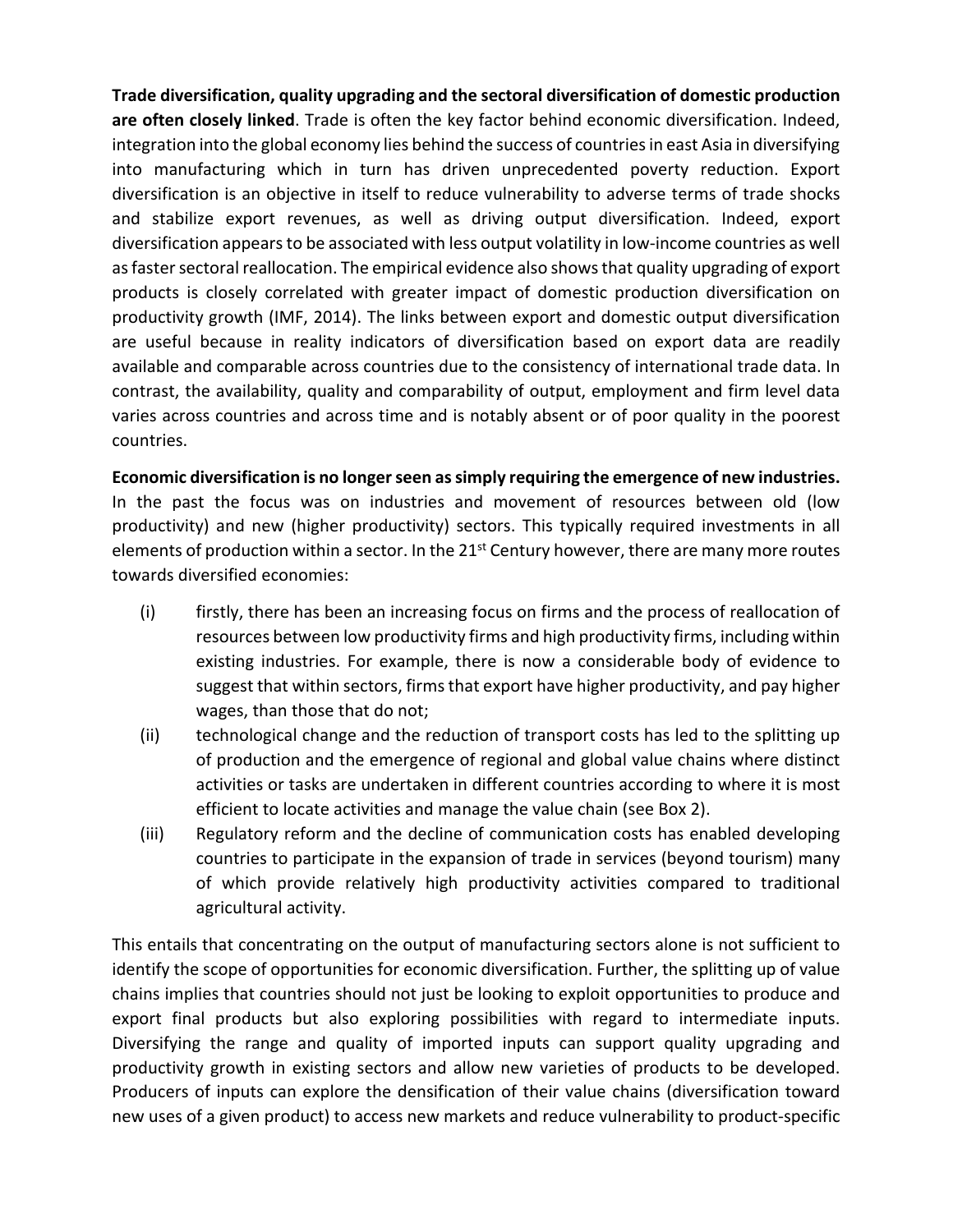shocks.8 This not only means a much richer menu for discussions on diversification but also the need for a more varied set of indicators of diversification.

### **Box 2: Global Value Chains and Diversification**

**GVC integration can drive diversification by linking firms to larger markets at finer levels of specialization.** For developing and least developed countries for which large parts of the population are employed in subsistence agriculture, GVC integration is typically associated with large productivity and welfare gains. Even if firms engage in labor-intensive, low-skill tasks (ie. apparel; IT back office) GVCs can support the development of new skills and firm capabilities. Through GVC integration, firms from different countries work together in vertically integrated systems of production, sharing blueprints, technicians, and managerial practices. GVCs can give access to 'accelerated learning' and transfer of tacit knowledge at a rate unthinkable in a traditional trade setting. Integration to GVC may be especially beneficial for landlocked countries or island countries where domestic transport and shipping trade costs are high (Gereffi et al., 2011).

**But GVC integration also entails risks.** It increases exposure to global business cycles and to supply disruptions in far-away locations. Integration into a GVC with a relatively narrow set of skills implies that the competitive advantage is dependent on events in trade partner countries. For producers located in developing countries, export opportunities are to some extent driven by the policies of large buyers located in G20 countries (OECD World Bank 2015). If large buyers decide to concentrate on a few suppliers in order to simplify logistics or quality-control processes, there will be fewer opportunities for new entrants from developing countries (Cadot et al, 2014). Finally, competition to attract new investments exposes countries to a potential race-to-the bottom on domestic regulations or on granting quasimonopsony control over assets to the foreign investor.

**Risks are higher in longer and complex value chains or when the relationship with the buyer/key supplier is captive**. The relative bargaining power of firms in developing countries as suppliers depends on how rare are their capabilities and whether the transaction can easily be shifted to a different supplier. GVC suppliers positioned in the lower tiers of the chain experience fierce competition with each other. This can lead to the lead firms or turn-key suppliers capturing the trade gains vis-à-vis lower tier suppliers. Lead firms' knowledge in activities such as design, marketing and retail is often not easy to replicate, and therefore often becomes the source of their durably strong market position (Palpacueer, 2000). The gain capture by lead firms or turnkey suppliers can be mitigated through efforts by domestic firms to upgrade or "densify" tasks.

**Services matter for diversification**. Services offer opportunities for a wider range of exports (and technology such as the internet is making many more services tradable) and a broader base of domestic activities. Many developing countries have diversified into exports of tourism but are also moving into exports of professional services and sectors such as health and education. But services are also critically important as inputs into other economic activities. The quality and availability of health and education services play in key in determining the productivity and capacities of workers for new tasks. Access to efficient energy, transportation and telecommunications can be important for export diversification of goods. For example, access to efficient transport services allowed Mali to develop exports of mangoes to the EU. Another key change in the global economy is the increasing servicification of manufacturing, whereby manufacturing firms increasingly buy, produce, sell and exports services. These increasing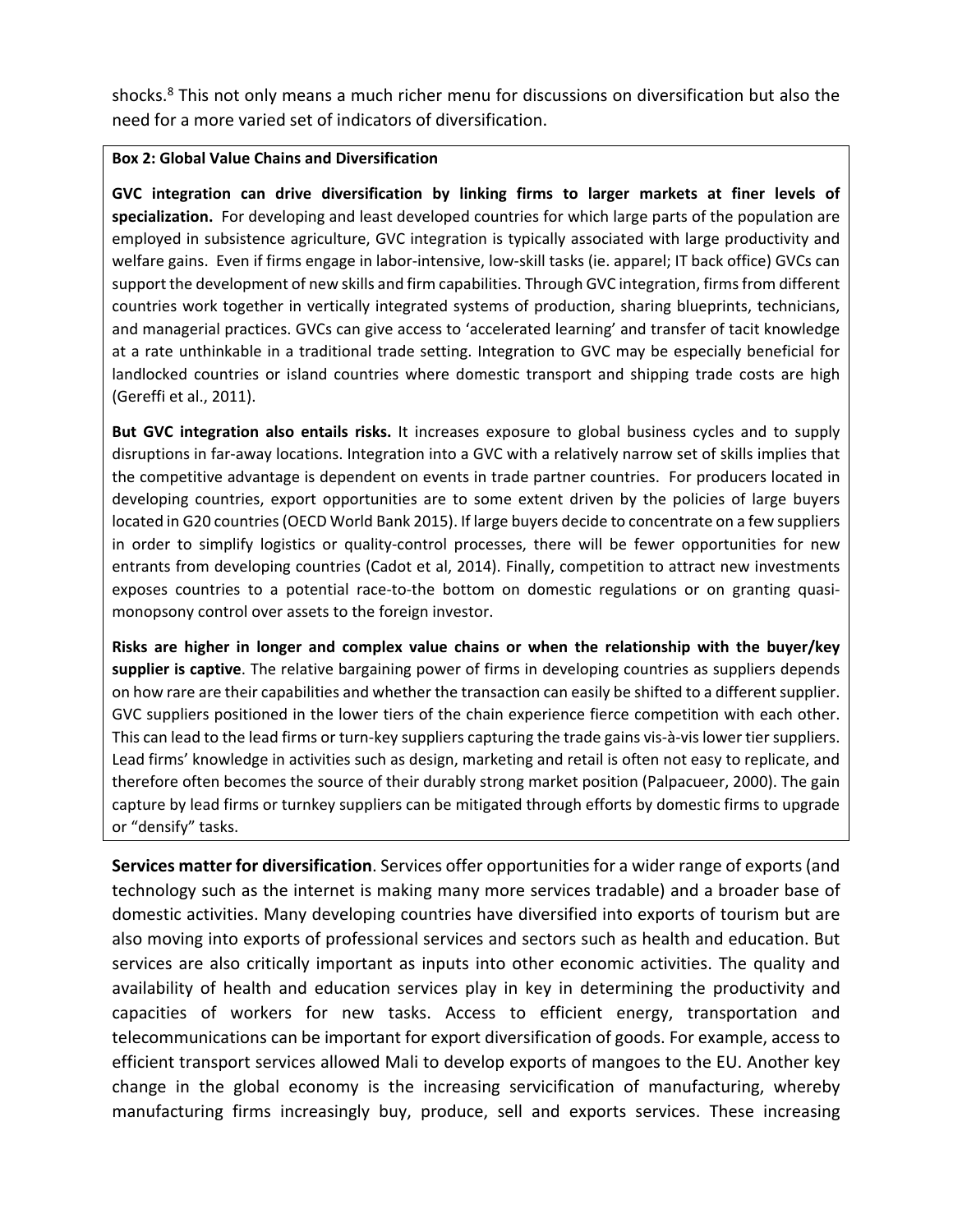complementarities between trade in services and in goods entail that trade policies for goods and services should be jointly defined.

**Export diversification is driven by the entry into exporting of new firms and by entry into new markets but often it is survival that is the main challenge.** In general, developing countries are not markedly inferior to stronger performing countries in starting to export new products. Yet they remain less diversified and tend to send the products that they do export to a much small range of overseas markets than do more advanced countries. Recent analyses find that it is sustaining new exports that is particularly difficult for low income countries. Issues relating to the information and market knowledge needed for successful entry into exporting are likely to be important in explaining such high exit rates.

**Measuring economic diversification at the sector level is often constrained in poor countries by limited data on output.** Lack of industrial census and regular surveys of industrial activity mean that output data is often only available for a small number of broad sectors. While this does enable assessment of broad shifts between agriculture, mining and extraction, manufacturing and services, it limits analysis of the sub-sectors that are driving diversification. The reliability of such data if undermined by the very large share of activity across sectors that takes place in the informal sector and is not captured in standard data on output.

**Measures of trade diversification are more readily available using information on exports and imports at detailed product and sector levels**. This enables consistent comparisons of the extent of diversification both across countries and across time for individual countries. Measures of diversification can be obtained even for countries that do not regularly report trade data to the United Nations system using the mirror statistics reported by their trading partners. For example, it is possible to derive measures of export and import diversification for the DRC even though the country has not submitted its own trade data to the UN since 1986! Measures of export diversification of goods will be affected by unrecorded trade, which may be due to a large volume of trade activity undertaken by small-scale traders which is not feasible to capture in official statistics, due to under-invoicing to evade payment of duties, or informal trade avoiding official border crossings. Measurement of trade in services is less reliable than that of goods and information is often only available only at a broad sector level. The figure below provides a standard measure of export diversification for countries by region. Figure 2 highlights the particular challenges faced by low income countries, particularly in Sub-Saharan Africa.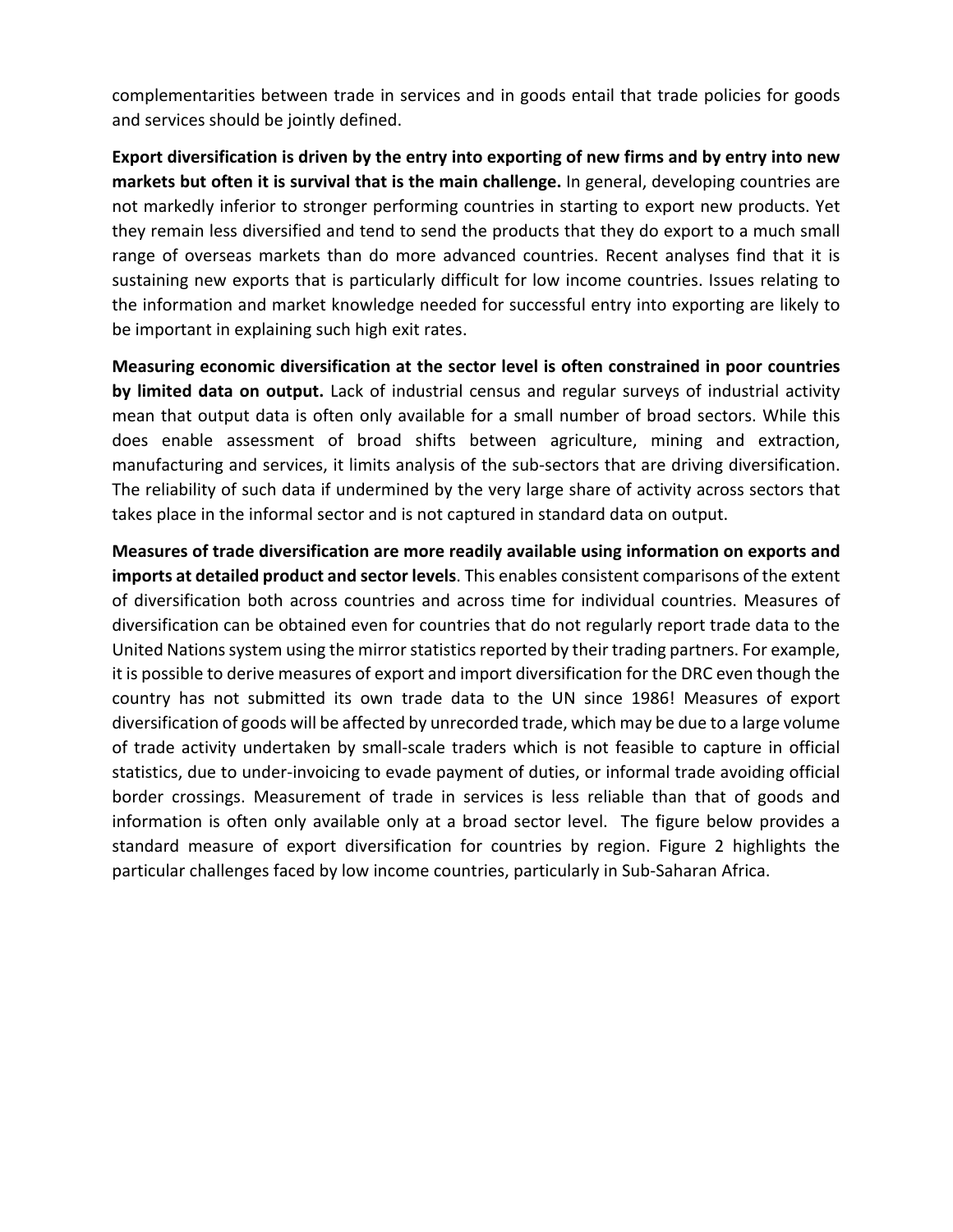



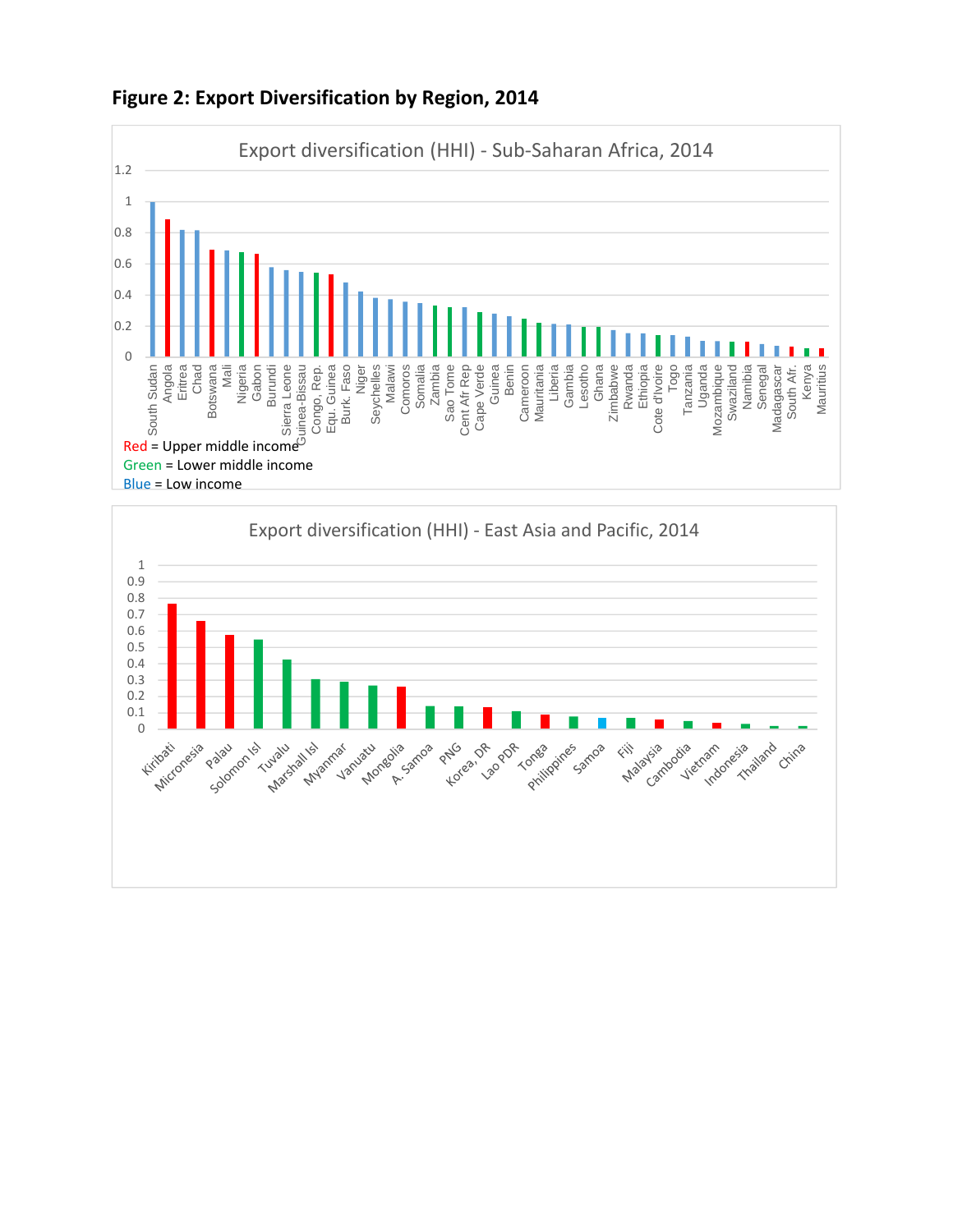![](_page_11_Figure_0.jpeg)

![](_page_11_Figure_1.jpeg)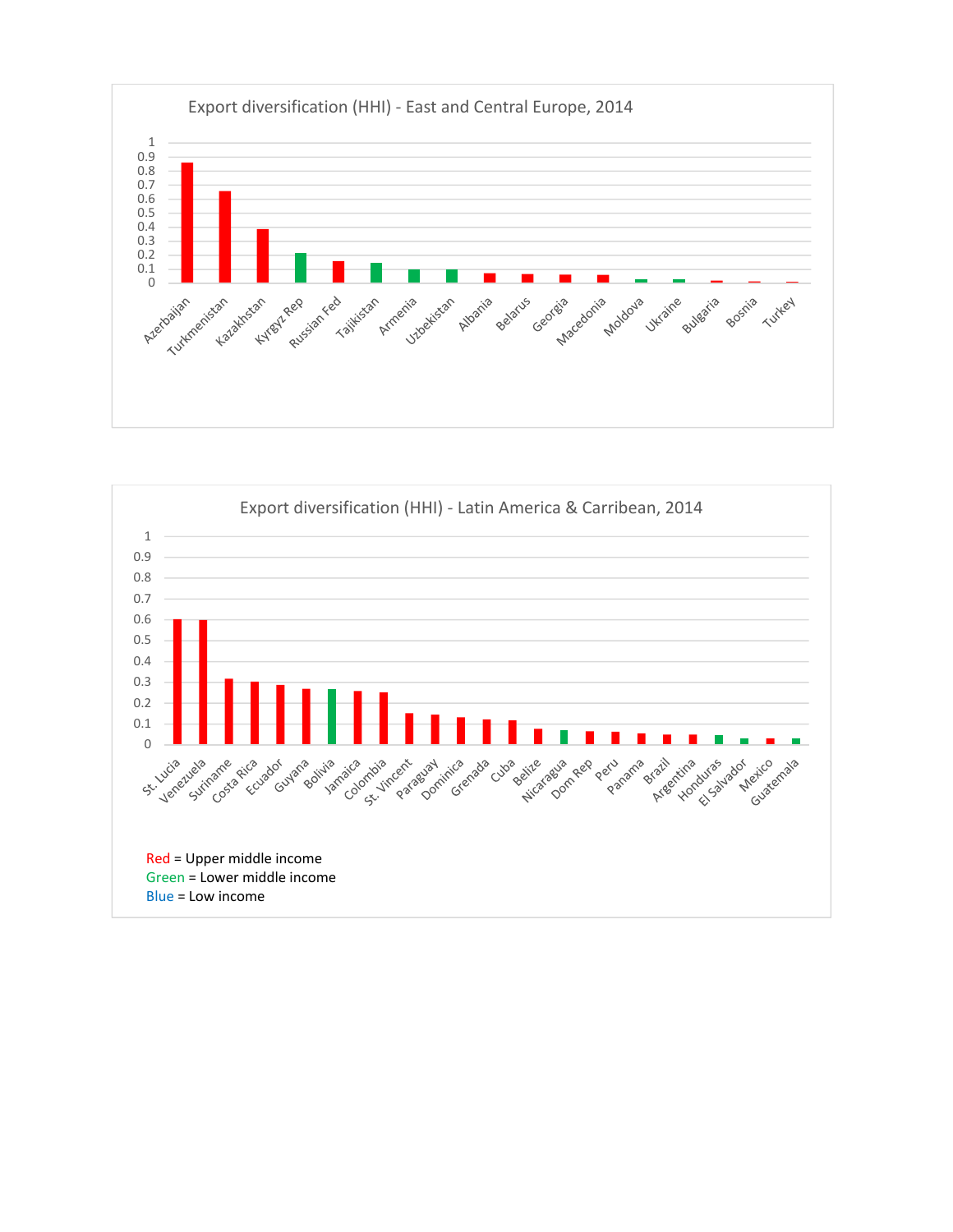![](_page_12_Figure_0.jpeg)

![](_page_12_Figure_1.jpeg)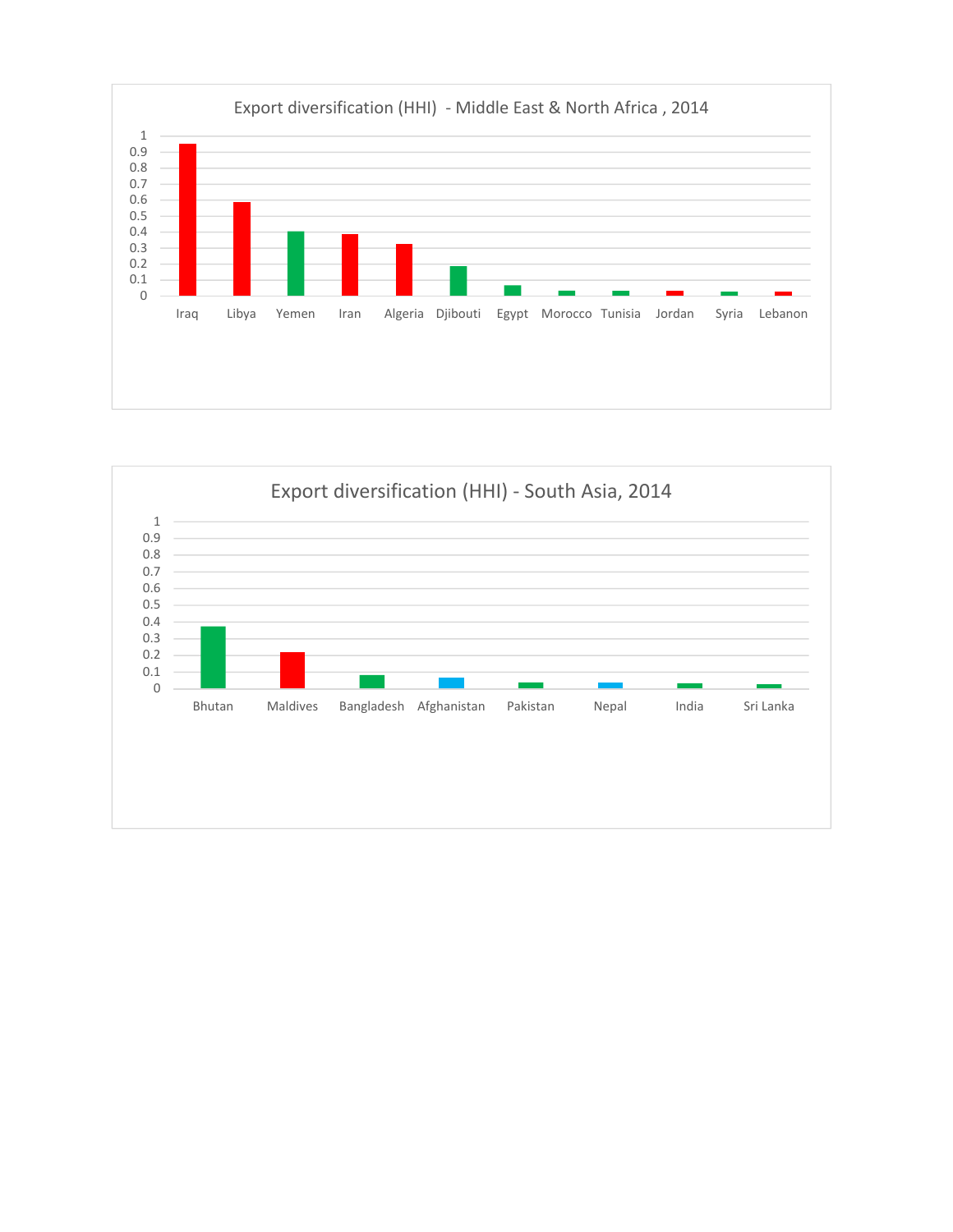# **The Policy and Institutional Framework for Diversification: The Trade and Competitiveness Agenda**

**There is no magic recipe for diversification.** The success of diversification will depend on the mix, sequencing, and timing of investments, policy reforms and institution building, and on their consistency with the underlying assets and related comparative advantages of the country. Investments in skills, infrastructure, institutions and governance quality (ie. enhancing the transparency, accountability, and predictability of government decision-making) increase the likelihood of success of diversification but are in turn affected by the extent of diversification. Timing and sequencing may matter. For example, the available evidence suggests that implementing trade reforms before financial liberalization yields better growth outcomes. The optimal timing of diversification strategies for resource rich countries may depend on the global scarcity of resources, as reflected in relative prices in world markets. The current environment of low oil prices opens a window of opportunity to diversify, which require, inter alia, reforms that eliminate the constraints to mobility of resources (labor, capital) across sectors.<sup>9</sup> Nevertheless, experience shows that, while important, a competitive exchange rate alone is not sufficient to drive diversification. A number of resource rich countries have seen sharp devaluations of their currencies with limited impact on exports since do not have much else to export. If trade and regulatory policies create a bias against exporting, if there has been a lack of investment in trade-related infrastructure and in necessary skills and institutions remain weak then a fall in the real effective exchange rate or attempts by governments to engineer diversification by repatriating financial assets stored abroad will be unsuccessful.<sup>10</sup>

**There are multiple paths to successful diversification**. In countries at very low levels of economic development the priority is to get the basics right to support gradually the diversification of the economy. As countries develop, multiple diversification paths may become available. Malaysia, for instance, was previously a primary-based economy. Today it is integrated into global value chains across a wide range of industries, has expanded into new products and markets and upgraded the sophistication of its export mix. Chile, opted for upgrading its traditional resource-dependent export industry (i.e., development of ancillary and logistics services to support the expansion of the copper exporting industry); and for domestic diversification toward new agricultural exports (i.e. development of the salmon and wine exporting industry). Dubai is a country well-endowed with an efficient bureaucracy, stable macro framework, good infrastructure, and a privileged location, followed a diversification strategy focused on exporting new business services, exploiting agglomeration externalities and building a low-cost business platform.<sup>11</sup>

**The trade and competitiveness agenda is at the heart of a strategy for economic diversification.**  Providing the foundations for structural transformation and private sector driven -growth is an essential element in achieving a broader base of economic activities. No country has experienced sustained growth and significant reduction in poverty without integrating into the global economy. The T&C GP can assist countries to put in place these key basic elements: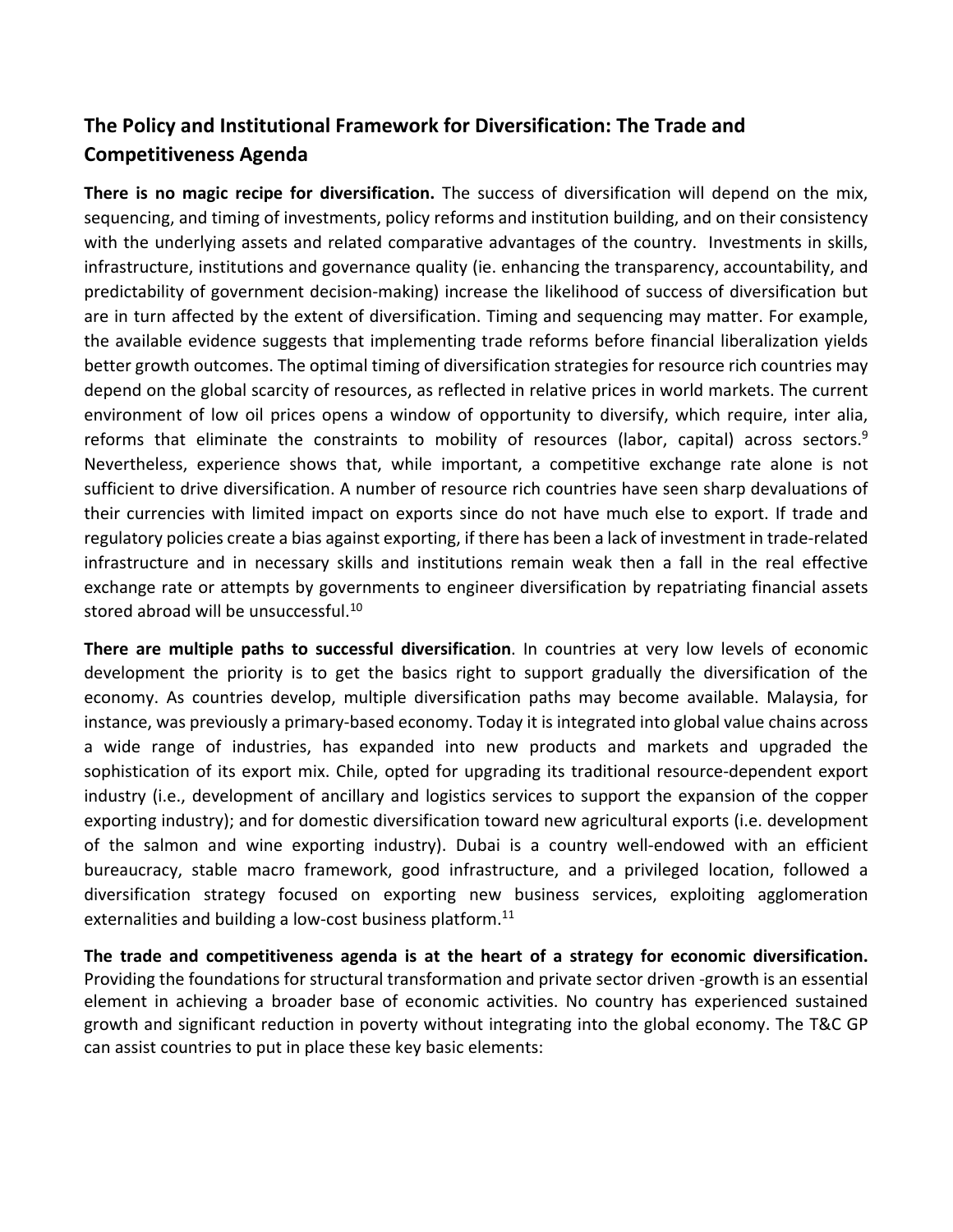(i) *an appropriate incentive framework* through reforms to the business and investment climate, reviewing trade policies to remove bias against exporting and ensuring effective competition in product markets and in key backbone services such as transportation, energy and communications

(ii) *investments and policy reforms that reduce trade costs* – declining trade costs and efficient trade logistics were at the heart of the success of East Asian countries in integrating into the global economy and achieving more diversified economies with not only more, but also better jobs;

(iii) *effective policies to support adjustment and the reallocation of resources to new activities* – from declining sectors but also from the informal sector and new entrants to the job market.

(iv) *government interventions that target specific market, policy and institutional failures*. T&C can help governments identify shortcomings in the marketplace and tailor interventions to target those problems.

**Effective collaboration with other GPs and the CCSAs is essential to support the implementation of this framework**. There are a range of issues that require working together across the Bank, for example, on addressing infrastructure constraints that raise trade and logistics costs in coordination with reforms that reduce trade barriers and increase competition among the providers of services along that traderelated infrastructure. Effective implementation of reforms that address policy failures requires a careful assessment of governance restrictions and political economy constraints. Efficient reallocation of resources across sectors or firms depends upon labour market policies and access to finance, among other things.

# *(i) The incentive framework for diversification*

There are 3 key areas of economic incentives that intersect to affect the framework for diversification and where T&C has extensive experience that can be leveraged to support governments pursuing diversification:

## A. Business Regulations and Investment Policy

**Clear, transparent and predictable business regulations that provide a level playing field among investors (small and large, foreign and domestic) are essential for economic diversification**. Business regulations - such as those governing the credit market, hiring and firing workers, quality standards, the procedures and licenses required to start a business, contract enforcement and insolvency – are an essential part of the incentive framework to encourage investment in new activities. In environments with a poor investment climate, the lack of domestic competitive suppliers, combined with inefficiencies in factor markets and institutional capacity constraints, hinder diversification.<sup>12</sup> Simple empirics confirm that countries whose firms operate within an effective regulatory environment exhibit more diversified (see Figure 3). There are 3 key areas in which business regulations and the investment climate condition the incentives towards diversification: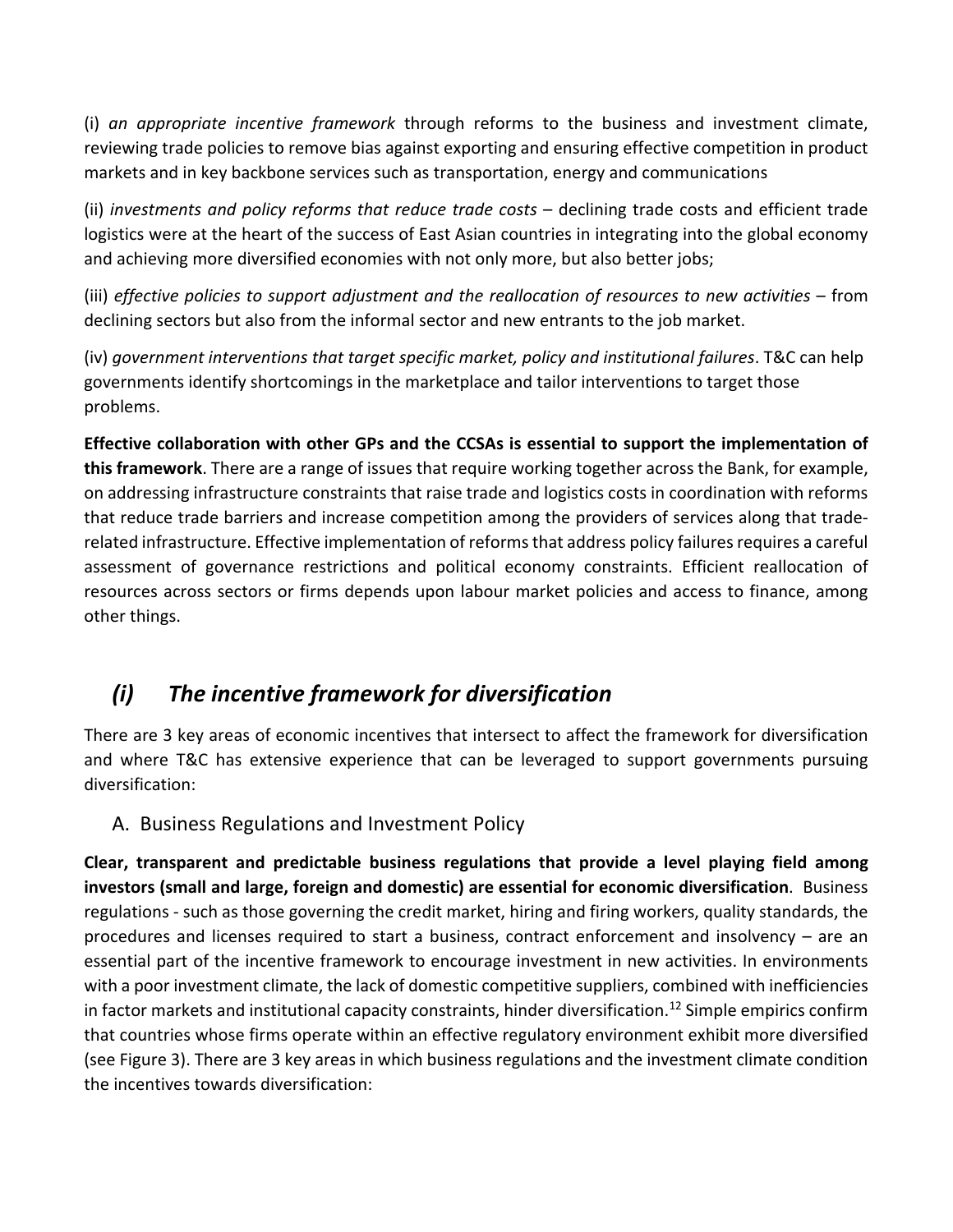- (i) *By reducing the costs of investing in new activities and by improving the efficiency by which resources move from declining firms and sectors towards more dynamic firms and sectors.* The time and cost of opening a business can affect entrepreneurship and the ability of firms to respond to emerging opportunities within existing and in new industries. Similarly, effective bankruptcy regimes that facilitate exit and encourage risk-taking constitute an important incentive for entry of firms. The effectiveness of entry and exit regulations can also foster competition among incumbent firms and their incentives to invest and innovate. Exit regulations affect how quickly resources trapped in unviable firms can be reallocated to more efficient uses. Restrictive entry regulations disproportionally penalize industries characterized by greater experimentation, such as ICT-intensive sectors.<sup>13</sup>
- (ii) *By affecting day-to-day business operations and investment decisions*. These include tax regulations, credit market and labor market regulations. The extent to which these regulations are evenly applied matters for the efficiency with which resources are allocated across different sectors and firms. If discriminatory regulations allow less productive firms to survive and expand at the expense of more productive ones, diversification efforts will likely fail.<sup>14</sup>
- (iii) *By proving a predictable and transparent business environment, reducing the risks associated with testing new products and markets*. Effective enforcement of rules and sound property rights enables firms to internalize the economic benefits of innovation, encouraging investment. A transparent and non-discriminatory regulatory environment, including appropriate investor protection laws, can promote investment in riskier activities that have potentially long-term payoffs. An emerging literature on economic policy uncertainty suggests a positive effect of predictability on investments, especially for large firms and sectors characterized by irreversible investments.15

![](_page_15_Figure_3.jpeg)

![](_page_15_Figure_4.jpeg)

#### **Doing Business: Distance to the Frontier Mateur Austices Regulations: Index Business Regulations: Index**

![](_page_15_Figure_7.jpeg)

Source: Export diversification is proxied as the diversification of countries' export basket. Quality of the business environment is proxied by (i) the distance to the frontier of the Doing Business indicator measures the efficiency and strength of laws, regulations, and institutions relevant to domestic small and medium-size companies throughout their life cycle, and (ii) by the business regulation index from the Fraser institute, measures the extent to which business regulations restrain entry and reduce competition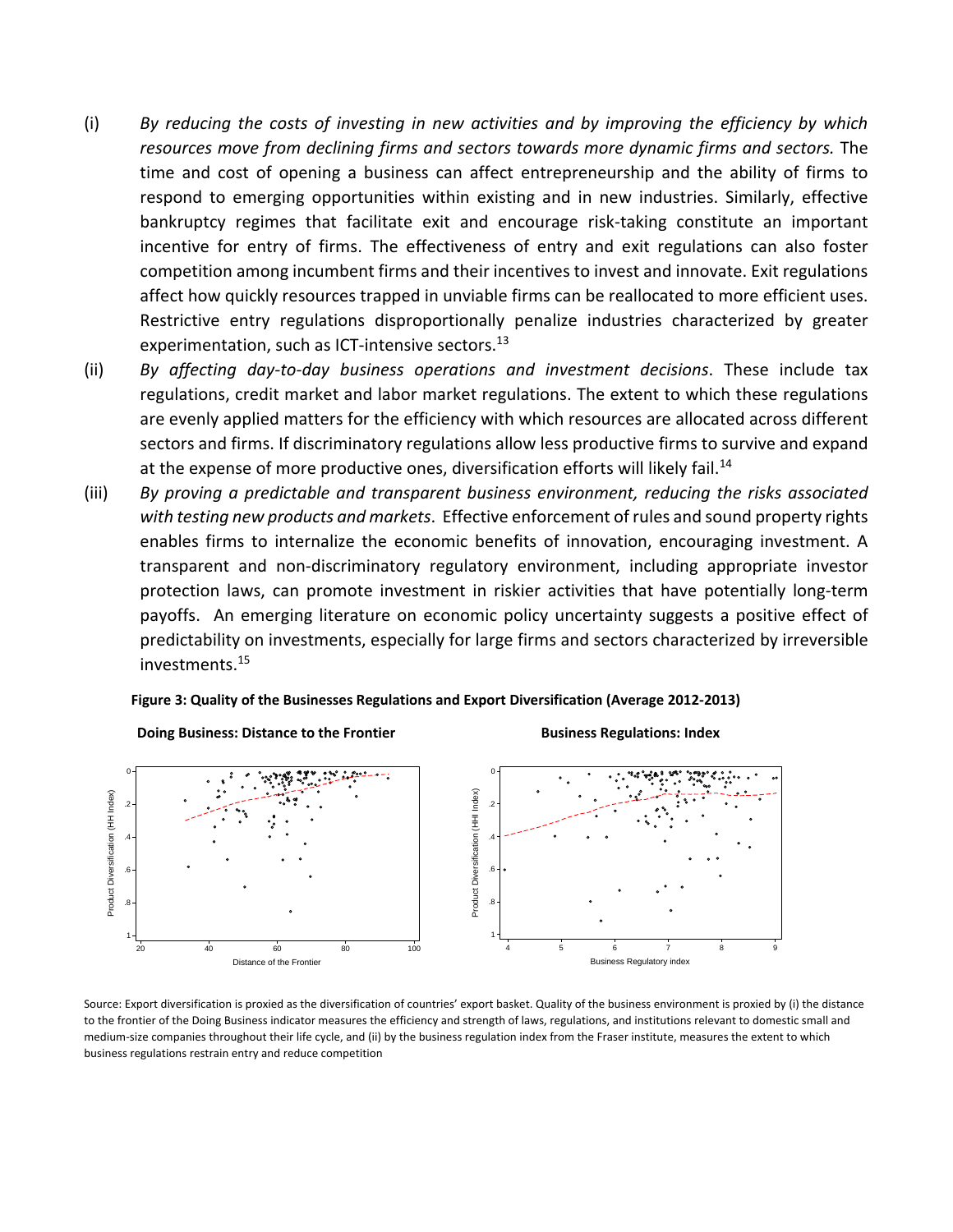### B. Trade policies

**The nature and structure of protection in overseas markets shape the opportunities for export diversification by developing countries**. This is especially so if overseas protection is biased towards products in which the country has a comparative advantage. For example, it has been long argued that tariff escalation (the cascading of import taxes according to the degree of processing) in advanced countries in Europe, North America and Japan has constrained opportunities for developing countries to add value to and develop additional activities around agricultural products.<sup>16</sup> Similarly, for light manufacturing, tariffs on products such as clothing and shoes are much higher than those on textile fabrics and leather. To some extent, this constraint has been alleviated by multilateral trade liberalization through the WTO which has reduced tariff peaks in rich countries and through unilateral tariff preferences for developing countries. Although the latter are often undermined by restrictive rules of origin.17 Nevertheless, an important challenge for developing countries, especially low income countries, is *how to better leverage trade preferences to drive export diversification?* Expertise in the T&C GP can support countries in defining and integrating plans for exploiting trade preference schemes such as AGOA and EPA into overall export strategies. This also underpins the importance of the WTO to developing countries both in terms of providing discipline on the use of protection in developed countries that would adversely affect opportunities for export diversification and in pushing for further reduction in peak tariffs and tariff escalation.<sup>18</sup>

**Regional integration can be an effective mechanism to increase new market opportunities for exporting firms**. Diversifying exports to higher income markets is relatively more difficult than diversifying exports to regional markets. Standards are often higher, requiring larger investments to raise quality and the ability to meet higher health and safety requirements, and buyers may demand very large consignments, requiring substantial investments in capacity. Diversification through exports to nearby countries with similar tastes and regulatory requirements may be easier. Empirical evidence suggests that when trading differentiated products, proximity, common language and cultural similarities may help in matching international buyers and sellers.<sup>19</sup> Regional trade agreements can help overcome informational gaps. The search costs associated with trading differentiated goods are higher than those associated with homogeneous goods. This explains why the former are being traded mostly where networks are already in place. Regional markets can then provide the springboard to the large global market once experience with exporting has increased and awareness or product requirements in other markets has been accumulated.

**Tariffs on imports can act as a constraint on export diversification.** The level of import protection determines the incentives to produce exportable goods by directly raising the domestic price of imports relative to exports. It has long been known that there exists a symmetry, or an equivalence, between the effects of an import tariff and an export tax on domestic relative prices.<sup>20</sup> Import tariffs also indirectly alter the price of exports relative to the prices of (non-traded) goods produced solely for the domestic market. Since a tariff raises the price of imports, consumers will shift consumption toward non-traded goods and raise their price if these two types of goods are substitutes. Thus, a tariff on imports will reduce the price of exports relative to nontraded goods and shift production away from exports.<sup>21</sup> Also, tariffs on intermediate inputs used by exporters increase the cost of producing goods for export and therefore, will reduce output of exportables.<sup>22</sup> High import duties on imports of fabrics, for example, will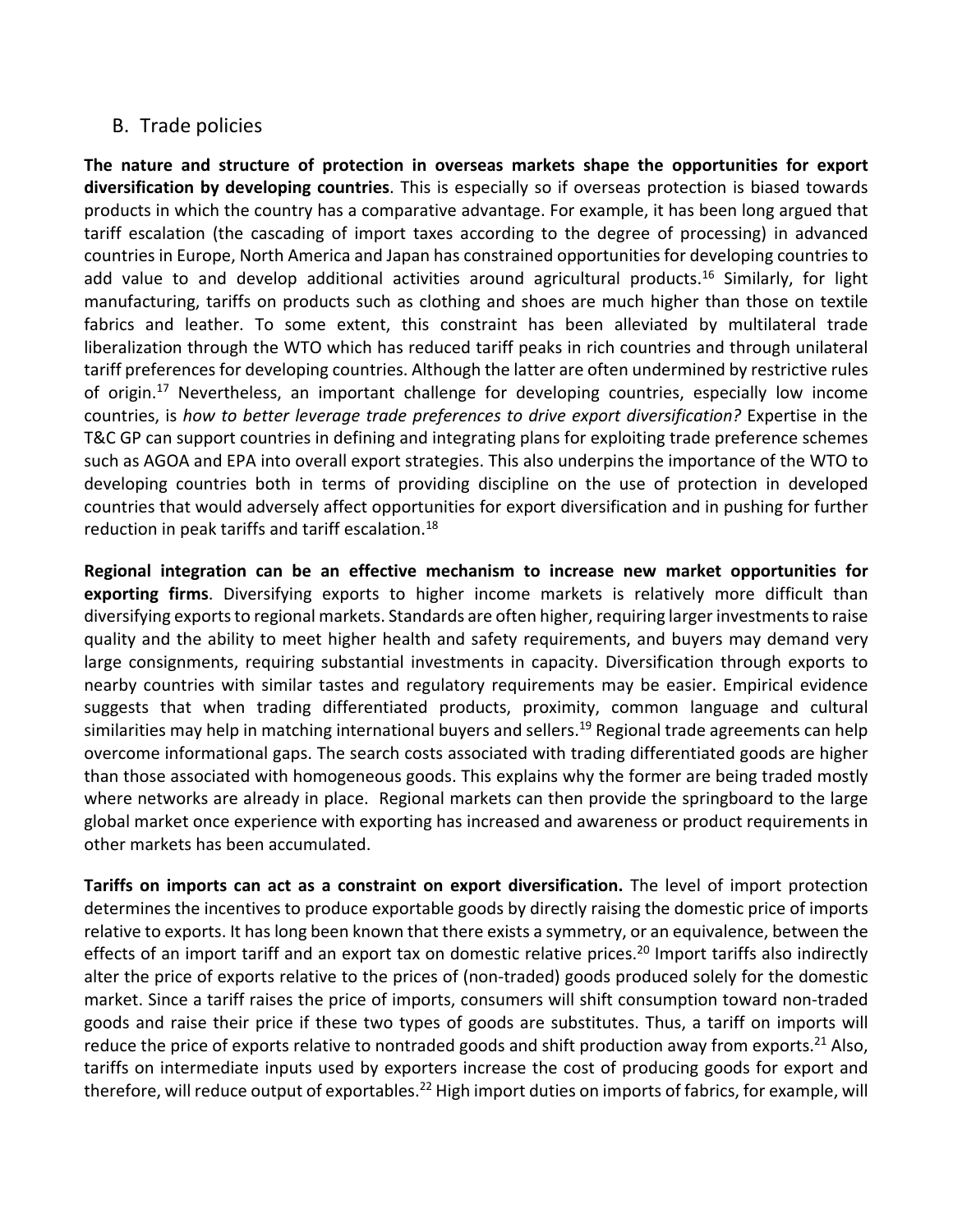constrain the development of exports of apparel. In India, almost a third of new product varieties introduced between 1989 and 2003 can be attributed to access to new inputs following trade liberalization.23 In Indonesia, imports of intermediate goods helped manufacturing firms to diversify and climb the value chain.24 Tariffs on intermediates are of particular importance to successful participation in regional and global value chains. Tariffs, non-tariff barriers and export restrictions affect the efficient functioning of GVCs and raise costs and can put producers in a country at a disadvantage if these restrictions are more severe than elsewhere.

**It is important to address non-tariff barriers as part of a diversification strategy.** Rules and regulations in overseas markets governing issues such as border procedures, technical regulations and standards can raise trade costs and limit entry by new exporters, especially when they are designed and/or implemented in a way that discriminates against trade. Lack of information and uncertainty regarding these requirements for exporting can undermine survival of those firms that do export. Standards can facilitate exports, and product upgrading, by codifying the requirements that are necessary to export to markets where demands for health, safety and for quality differ from the domestic market. Non-tariff barriers that limit imports to the domestic market can also undermine exports by limiting competition among suppliers of key inputs and therefore access to new technologies. The WTO provides some discipline on discriminatory regulatory measures and a forum for increasing awareness of regulations that can impact on trade through the notification requirements of the TBT and SPS Agreements. More recently, the WTO Trade Facilitation Agreement provides a mechanism for global adoption of best practices regarding customs procedures. Regional integration agreements that include provisions for harmonization or mutual recognition of product standards can reduce the costs associated with different regulatory regimes and support diversification.

**Trade policy reforms influence the dynamics of firm level productivity and can have a complex set of effects on firms' participation in foreign markets, the quality of their products and the number and variety of products exported.** New insights into the impacts of trade policies on heterogeneous firms show how reforms that reduce trade costs reduce the fixed costs of exporting and allow additional firms to enter export markets – firms who were previously not productive enough to export.<sup>25</sup> Similarly increases in import competition or access to new technologies and intermediate inputs through importing can increase the average productivity level of firms and enable more firms to export. Recent literature on multiproduct firms shows how trade liberalization leads firms to diversify, rationalize their production and improve their productivity. In the United States, for example, trade liberalization induced compositional changes within firms by making them drop their least-successful products.26 The effect of tariff reductions on quality upgrading depends on where in the quality ladder the firm is located. For firms at the technological frontier, foreign competition can motivate them to innovate and export better products. Yet, for firms distant from the frontier, lower tariffs may actually discourage quality upgrading.

**Services trade policy can spur diversification through the expansion of exports in services. It can also promote the diversification of goods exports through improved access to a wider range of more efficiently produced services inputs.** High cost of energy, telecom, logistics, and finance, erodes firms' competitiveness and deter them from diversifying their production and exports. As countries develop, service sector liberalization can help firms to meet supply requirements, diversify, and integrate into global value chains. Efficient services are also crucial for taking advantage of modern distribution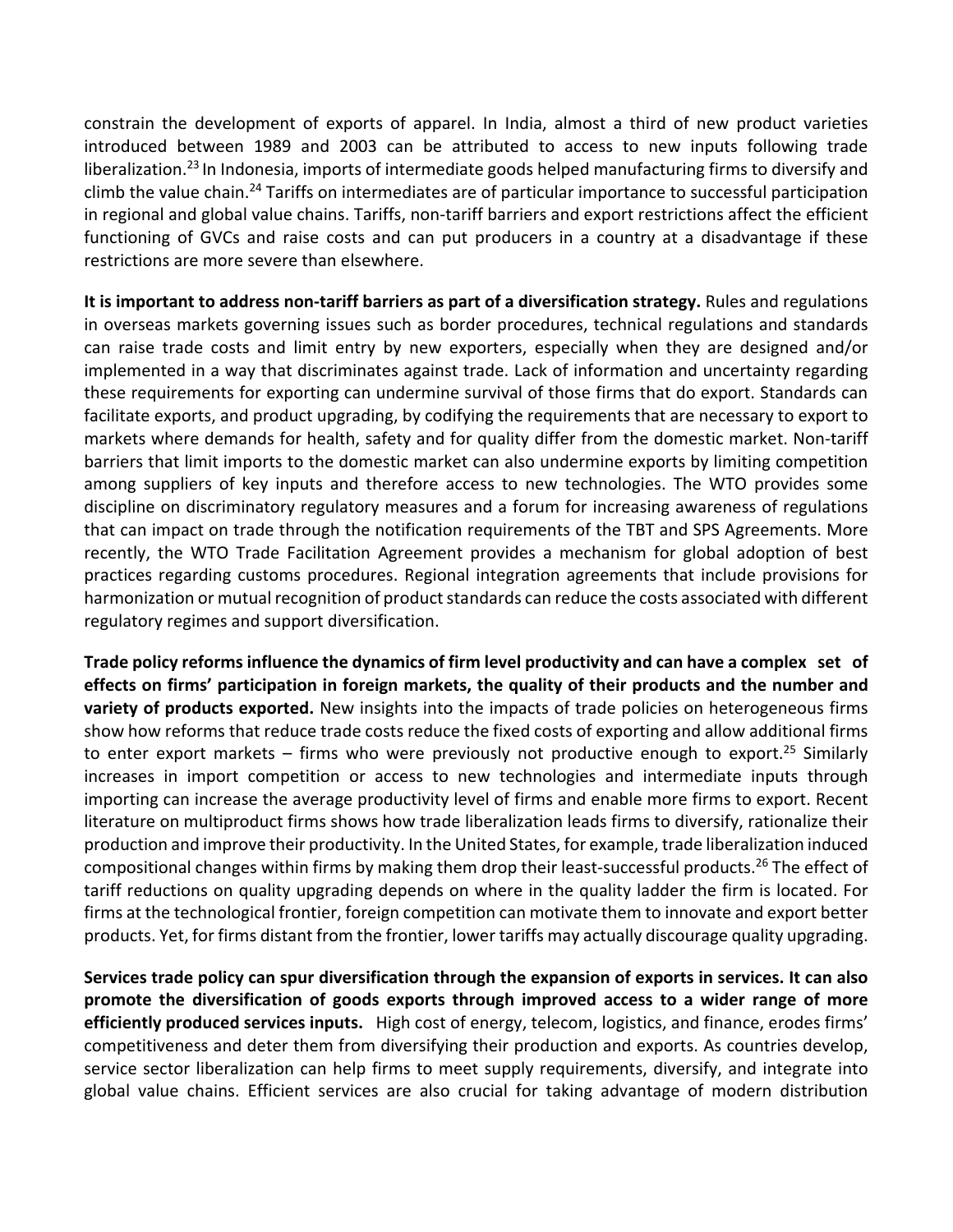channels and diversify exports. E-commerce is a good example. Chinese producers are increasingly rely on e-commerce and sell directly to consumers in industrial countries through web-based outlets. However, diversification toward service exports can be hampered by regulatory diversity. Regulatory heterogeneity affects the fixed cost of entry a new market as well as the variable costs of servicing that market.<sup>27</sup> To address this challenge, service sector reforms are moving beyond trade openness and focusing on simplification, harmonization, or mutual recognition of regulations.

#### **Box 3. Trade Diversification in Africa: Challenges and Opportunities**

**African exports are less diversified than the rest of the world.** Africa is home to some of the world's most concentrated export baskets (Angola, Nigeria, Guinea Bissau, Equatorial Guinea, and Gabon). While some African countries have been successful in diversifying their exports by bringing more firms and more products to the global markets in traditional and new markets and sectors, others have lagged behind. Though a number of African economies have achieved greater export diversification over time, with a few exceptions, the trade structures of most resource-rich countries have become more concentrated (Brenton and Shahid, 2016).

| Resource Rich countries which became less diversified | Chad, Angola, Congo, Rep., Gabon, Cameroon, Ghana, Guinea, Guinea        |
|-------------------------------------------------------|--------------------------------------------------------------------------|
|                                                       | Bissau, Mauritania, Sierra Leone, Togo, Zambia                           |
| Resource Rich countries which diversified             | Benin, Equatorial Guinea, Liberia, Mozambique, Namibia, Nigeria, Rwanda, |
|                                                       | Congo, Dem. Rep.                                                         |
| Resource Poor countries which became less diversified | Burkina Faso, Cape Verde, Gambia, Kenya, Lesotho, Niger, Sao Tome and    |
|                                                       | Principe, Seychelles, Swaziland, Zimbabwe                                |
| Resource Poor which diversified                       | Burundi, Botswana, Central African Republic, Cote d'Ivoire, Comoros,     |
|                                                       | Ethiopia, Madagascar, Mauritius, Mali, Malawi, Senegal, Tanzania, Uganda |

*Source:* Brenton & Shahid (2016)

**Africa can tap into regional opportunities for diversification.** Regional integration can be an important driver of export diversification, especially when demand in Europe and key markets like China has dried up. This includes policies that not only make it easier for goods and services to cross borders, but also improve connectivity between people and markets within and across countries. There is great potential for Africa to expand agriculture exports, a sector responsible for 32 percent of the GDP and 65 percent of jobs. There are some emerging agricultural firms that have shown export growth and signs of integration into regional value chains. Brenton and Shahid (2009) find that over the past few years, Namibia expanded its export base (concentrated on copper, diamond and uranium exports) toward beef and frozen fish exports. Mozambique's export basket, heavily reliant on aluminum exports, also expanded its agricultural exports (tobacco, rough wood, sugar, cotton and cashew).

**A number of challenges need to be addressed to maximize the impact of diversification.** Some of the major challenges that need to be overcome include high trade, energy and transport costs, prevalence of non-tariff barriers, lack of competition in the services sector, and poor usage of trade preferences. The rural and the informal sectors continue to play an important role in African economies. Also, Africa's demographic trends reveal that more poor will be concentrated in fragile states. In these context, it would be difficult for diversification to be successful in the absence of parallel efforts to invest in human, physical and institutional capital. There are also political economy challenges that hinder progress on key diversification reforms (vested interests in some cases hinder tariff and non-tariff reforms, service regulatory reforms, and competition policy reforms).

**Africa's trade policy agenda in support of export diversification focuses on :** (ii) integrating into regional and global value chains, which requires investments in infrastructure combined with domestic regulatory reforms, and trade and investment liberalization and facilitation; (ii) reducing trade costs: this requires efforts to have an open, transparent, neutral and predictable, trade policy and business climate; pursuing tariff and non-tariff barrier reforms; promoting service exports, which requires supporting the reform of logistics services and increased market competition; and exploring trade preferences: regional and multi-lateral agreements can be leveraged to ensure access to larger markets (Examples include: Transatlantic Trade and Investment Partnership (TTIP), Trans Pacific Partnership (TPP), EAC, COMESA, SADC, Continental Free Trade Areas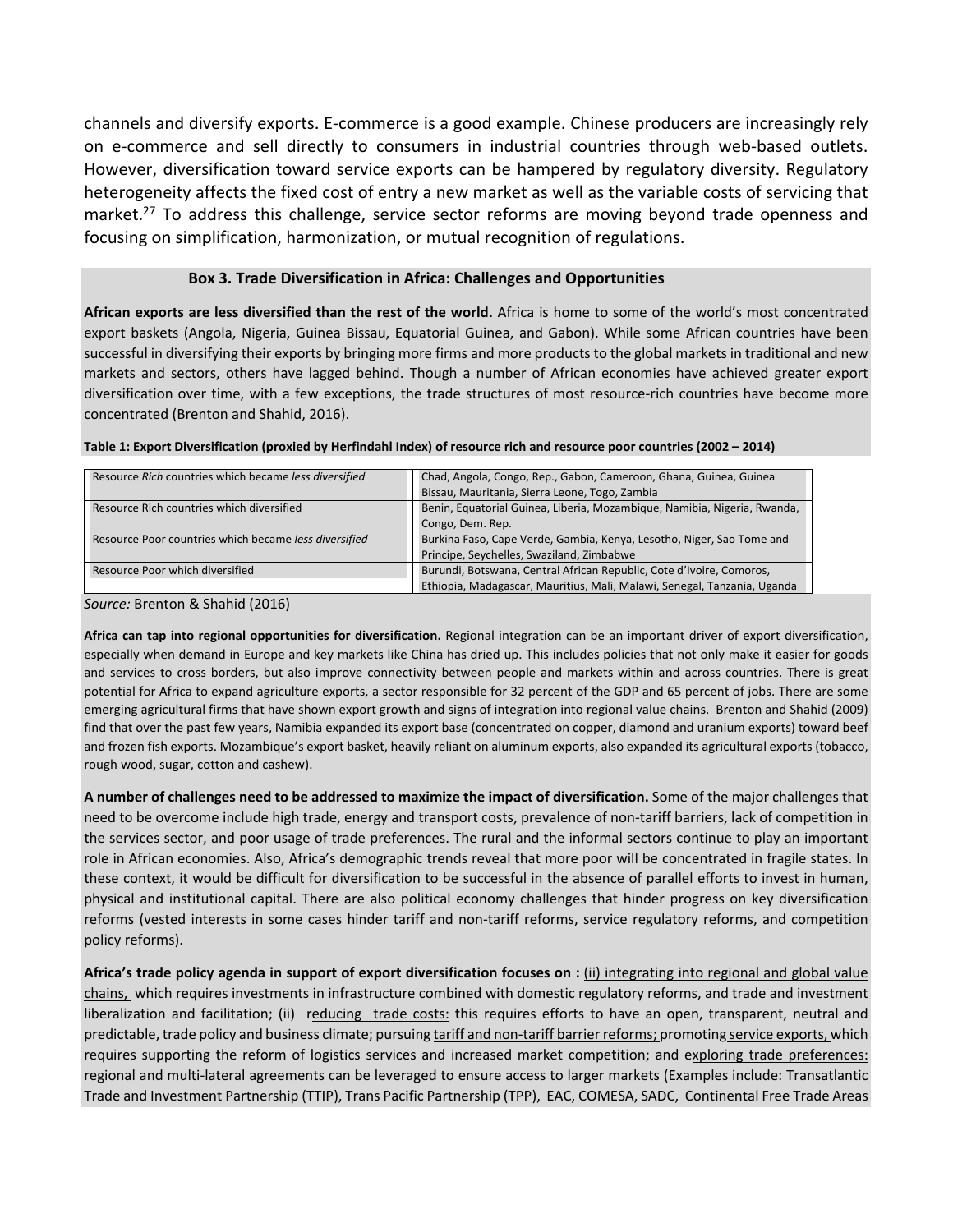(CFTA); Trade Facilitation Agreement (TFA), African Growth and Opportunity Act (AGOA) and Economic Partnership Agreements (EPA).

# C: Competition Policy

**Competition policy plays an important role in the expansion of an efficient and diverse private sector that goes beyond implementing a legal framework for addressing dominant positions, collusion, unfair competition, and antitrust investigations to cover legal enforcement, competition advocacy and institutional effectiveness** Anti-competitive behavior can limit the scope and incentives to innovate and diversify (see Figure 4). Clear antitrust and competition laws and their effective and predictable enforcement are necessary to complement regulations that enable firm entry and rivalry. Left undetected, cartel agreements and abuse of a dominant market position can raise prices and discourage firms from investing in new or better products. Empirical evidence shows that on average, stronger market competition encourages innovation. In addition to increasing firms' incentives for "process innovation", promoting competition serves to encourage "product innovation". Competition policy can also support "disruptive innovation", for example in service industries based on mobile technologies. Competition policy can enhance the impact of innovation programs on economic diversification. In Moldova, for example, the introduction of competition principles (transparent allocation criteria) into R&D incentive programs reduced the scope for selectivity bias toward connected firms, allowing less connected start-ups to access these programs. The application of rules that guarantee competitive neutrality in markets with state-owned enterprises can help firms to enter, expand and diversify based on their merits. By contrast, rules that discriminate against certain firms in favor of vested interests, can hinder economic diversification. Lack of political will or institutional capacity constraints can limit the efficacy of competition policy reforms.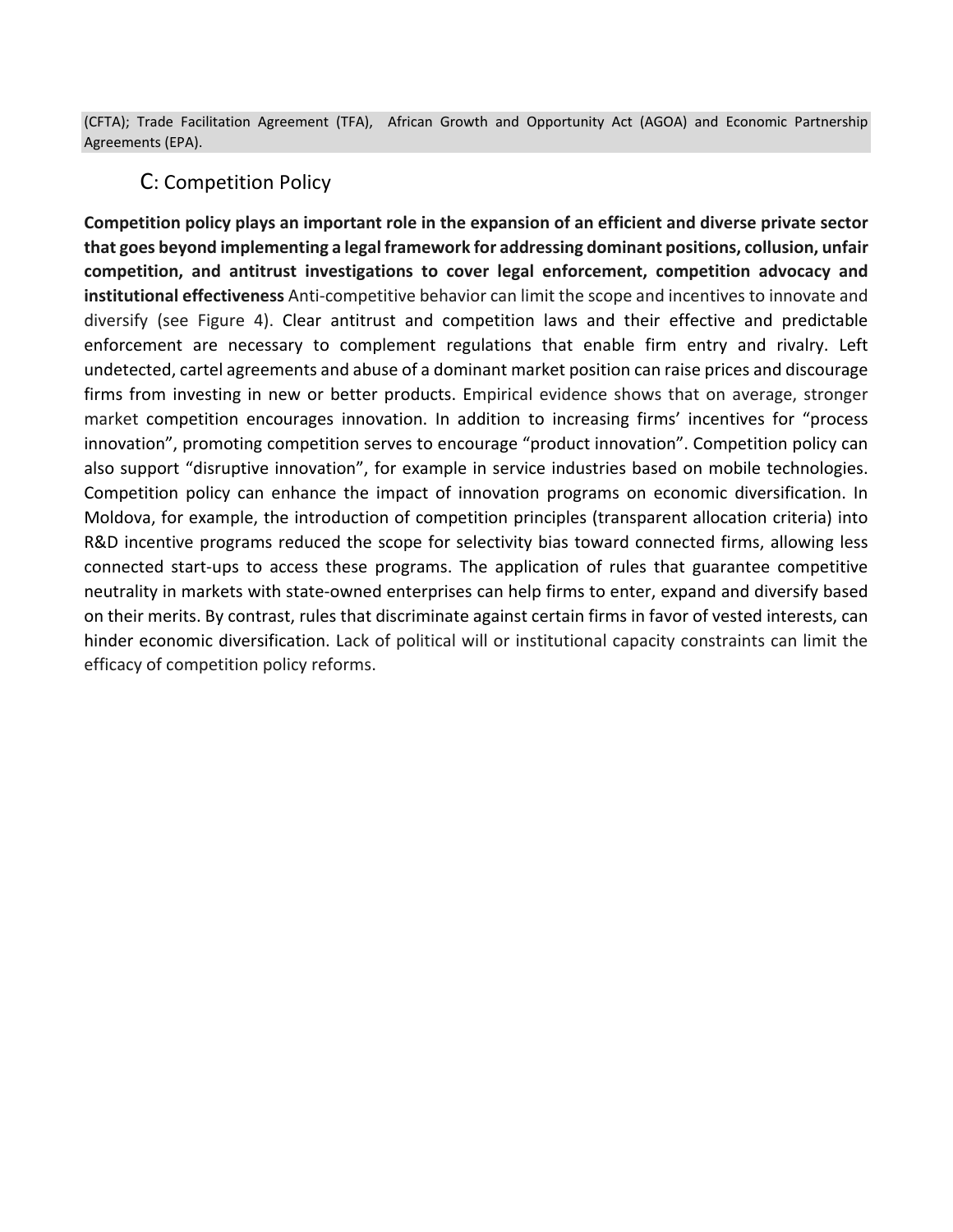![](_page_20_Figure_0.jpeg)

 **Figure 4: Competition policy and economic diversification**

**Competition policy can also play a key role in increasing the efficiency of domestic input suppling industries and support greater backward and forward linkages that foster diversification.** Reforms that boost competition in input markets have spillovers on downstream firms. In many developing countries, input markets (such as fertilizer, cement, energy and telecommunication markets), are often saddled with entry barriers and anticompetitive behavior, due to economies of scale, network effects and the presence of state-owned enterprises. Competition policy reforms can have tangible impacts on diversification, as the following examples show:

- In India, downstream manufacturing firms diversified production following the services reforms enacted in the 1990s that promoted competition in key input markets (in particular, the liberalization of telecommunication, transport and energy markets).
- In Kenya, competition policy reform was central to the emergence of mobile banking services. The entrance of Mobile Virtual Network Operators into the banking industry led to the introduction of new banking products and helped entry of new small businesses.
- In Honduras, competition policy reform promoted entry of new firms in agricultural input markets (fertilizers and pesticides). The reform eliminated discretionary procedures and reduced the registration time from three years to ninety days. Since the reform, three hundred new products were registered, and the price of some pesticides fell by 9 percent.
- In Philippines competition policy reform in the transport sector prevented incumbent operators from discouraging new companies from serving certain routes. The reform is expected to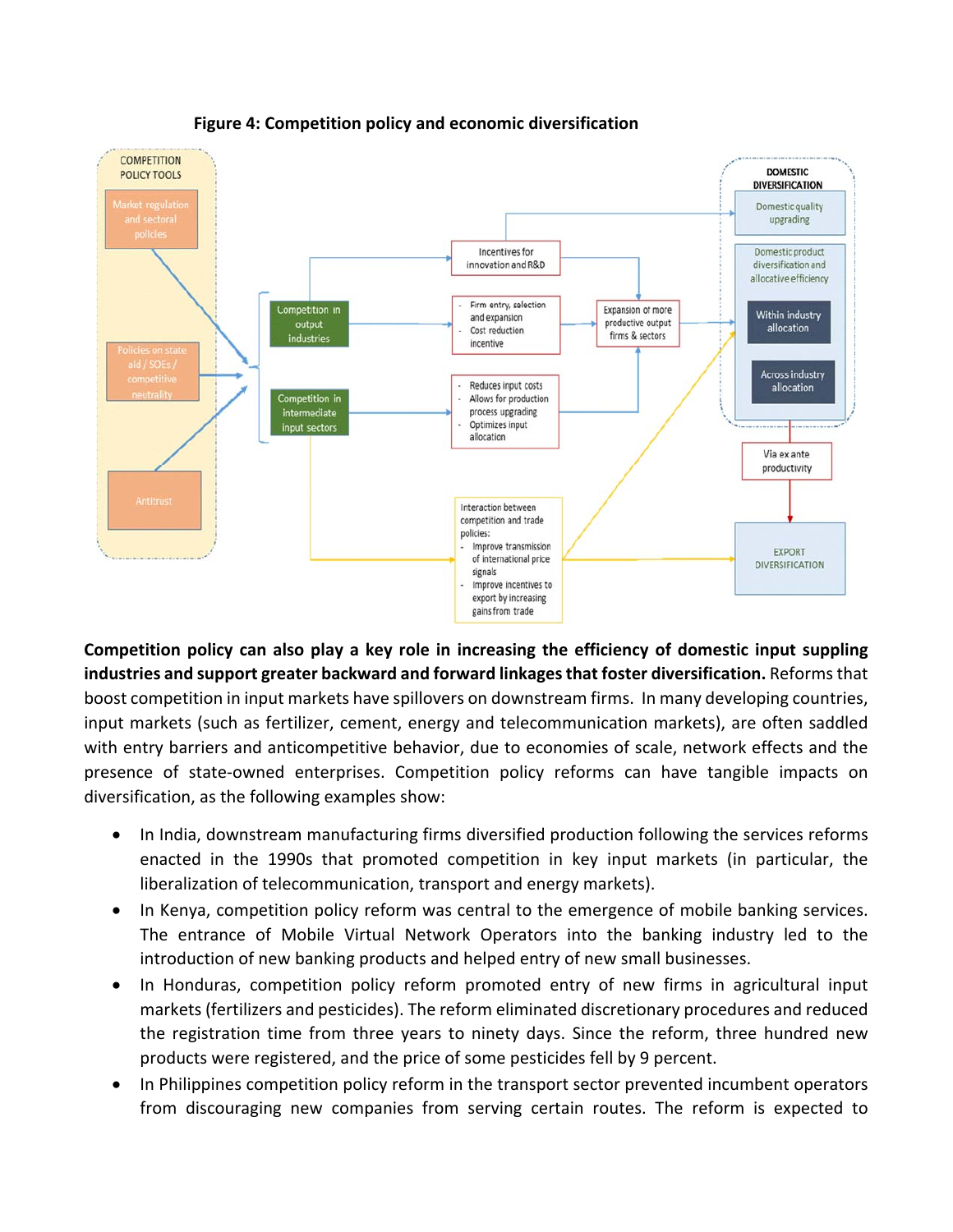generate five percent savings in logistics costs. In addition, new entry into the shipping industry may improve the quality of shipping services and promote diversification toward new industries, such as refrigerated shipping services.

 The sugar sector is protected in many developing countries and often characterized by limited competition. This in turn constrains the development of the food processing sector, a key opportunity for diversification.

# **(ii)** *Investments and policy reforms that reduce trade costs*

**Investing in trade-related infrastructure, coordinated with relevant policy reforms and better governance, reduces trade costs and supports more diversified exports and imports.28** In the least developed countries the focus is on basic port, border and connecting transport infrastructure. Best practices from trade and development projects implemented by the Bank and other donors shows the importance of coordinating such infrastructure interventions with (i) measures to simplify border procedures and improve the standards of treatment of traders and officials, including through training and other capacity building support and (ii) programs that address institutional weaknesses and governance failures among those ministries involved in trade issues and border clearance agencies, for example, by introducing performance based management of agencies operating at the border.

**Trade logistics services are a critical determinant of countries' connectivity to regional and global markets and their competitiveness.** The importance of trade logistics has increased with the splitting up of production on a global scale and the increasing sensitivity of trade to transport and logistics costs. The decisions of firms on the country in which to locate, from which suppliers to buy, and which consumer markets to enter are influenced by the quality of logistics. Thus, the cost, range and quality of logistics services available to exporters can define the scope for export diversification. For example, slow and costly logistics can prevent entry of otherwise competitive suppliers into *just-in-time* supply chains. Good trade logistics are crucial for the competiveness of activities which rely upon imported inputs.

**Logistics performance remains poor in many developing countries, constraining efforts to diversify their economies.** Figure 5 suggests that export concentration is associated with poor logistics. A range of studies have shown the importance of logistics for competitiveness and the development of the light manufacturing sectors that can drive diversification such as apparel, leather products and agribusiness.<sup>29</sup>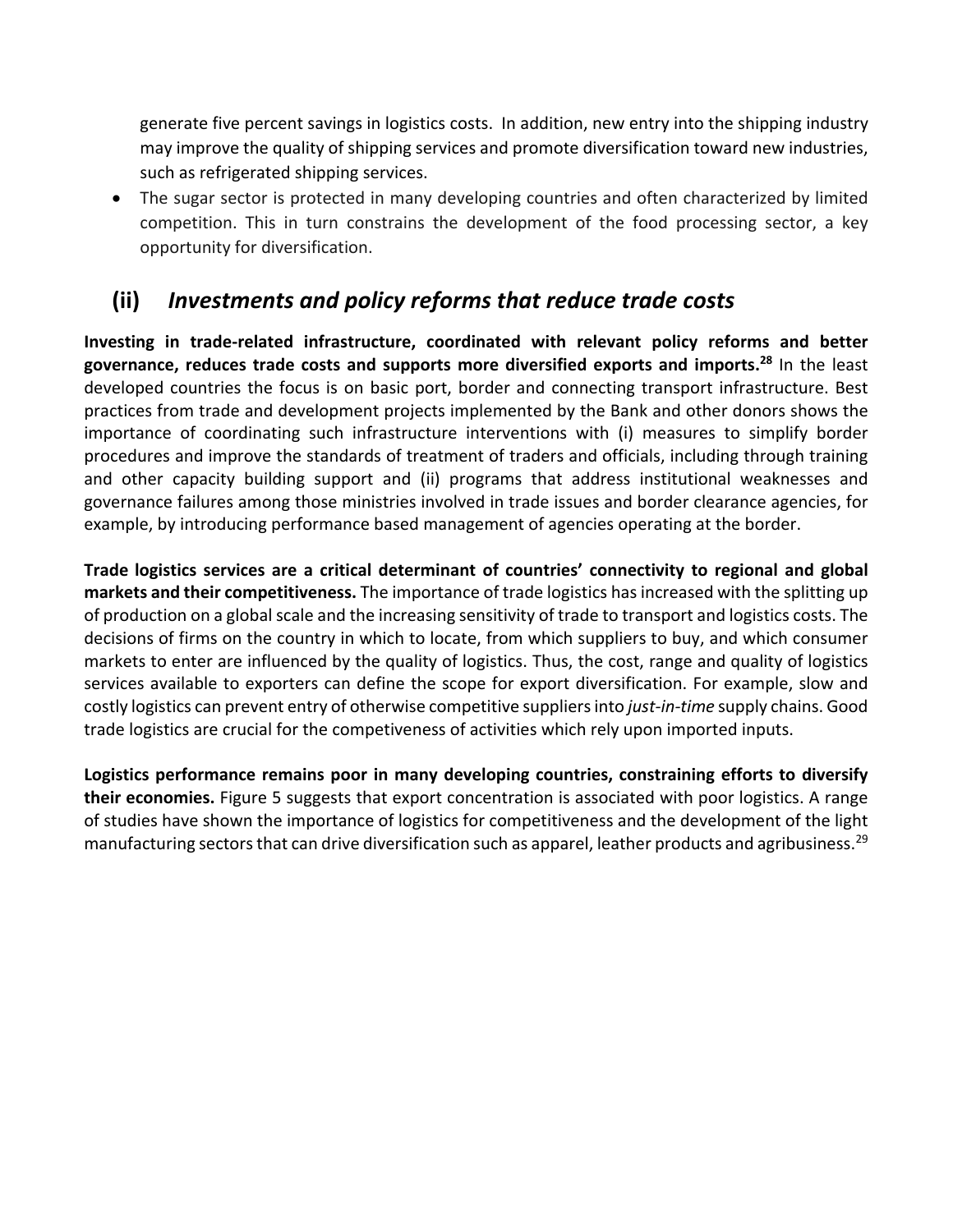### **Figure 5: Export Diversification and Logistics Performance**

![](_page_22_Figure_1.jpeg)

**The trade logistics sector is often characterized by regulatory and institutional fragmentation and lack of coordination which can be just as costly to supply chains as direct transport costs.** The sector provides a large set of activities which includes all modes of transportation services and a range of related ancillary services including freight forwarding, distribution, packaging, warehousing services, transport management services, and supply chain consulting services. Logistics services providers also require access to critical transport infrastructure (ports, airports, roads) in a non-discriminatory manner and are dependent on the time and cost of satisfying border procedures. This implies that logistics services are subject to many rules and regulations under the responsibility of different regulatory authorities**,** each with different regulatory objectives, and often with little coordination. Such fragmentation compromises the underlying network increasing costs and reducing efficiency.

**Regulations that support greater competition in the logistics sector and simplification of the requirements to meet legitimate policy objectives can reduce the cost of trade logistics, raise quality and variety and so support a more diverse production and export base.** While high barriers still remain in a number of countries, there has been a degree of liberalization of transportation services in developing countries that has reduced barriers that restrict foreign participation or discriminate against foreign providers. Other components of the logistics services chain, such as cargo handling, freight forwarding, still confront high barriers to entry. In addition, the regulatory framework governing the operation of logistics services is often complex. While regulations are often necessary to achieve objectives such as safety, they may be designed with the aim of protecting the interests of domestic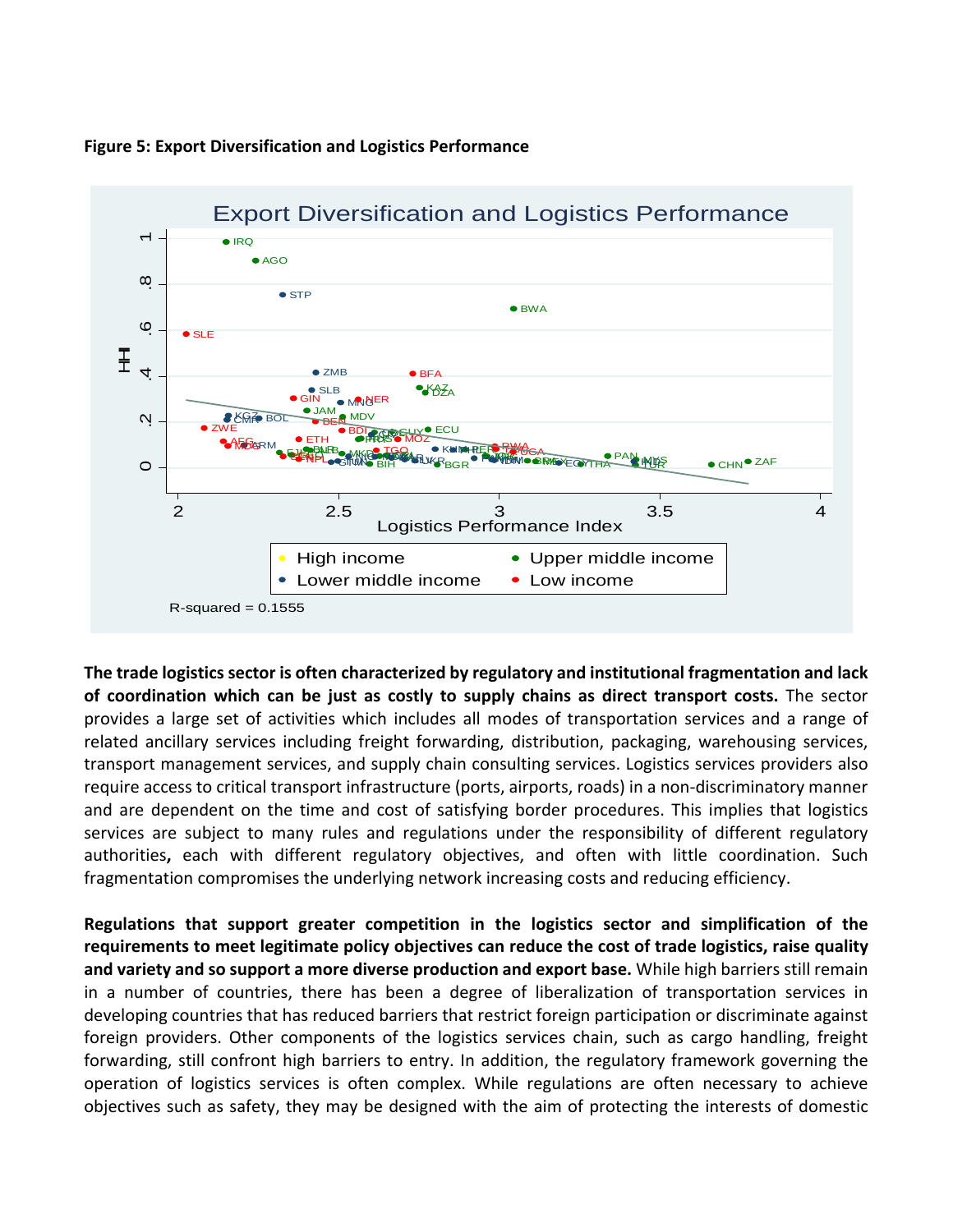industries. Research confirms that the higher the level of restrictiveness of the regulations affecting logistics services the worse the performance of the sector in terms of significantly lower average quality and competence of service providers.30

# *(iii) Effective policies to support adjustment and the reallocation of resources to new activities*

**The labour market is often key to the adjustment process.** The extent and speed with which labour moves between occupations, firms, industries and locations, as well as the size of the adjustment costs borne by adversely affected workers, is to a large extent determined by the functioning of the labour market. In general, investing in education and skills contributes positively to economic diversification – take the growth of India's software industry and the increased sophistication of China's exports.<sup>31</sup> However, high enrollment rates in secondary and tertiary education do not automatically translate into high-quality learning. Skill development depends on the quality of educational inputs and focus on learning outcomes, as illustrated by the successful diversification reform that allowed South Korea to transition from primary commodity extraction to the production of hi-tech manufactures. Secondary schools and universities may produce graduates with narrow skills or a specialization in fields that are no longer in high demand. Alignment with labour market demand is critical to address skill mismatches and support economic diversification.

**There is still much to understand about how labour market policies impact on adjustment and mobility in developing countries.** While there has been a substantial amount of work on how labour market policies impact on adjustment to globalization in advanced countries, analysis of developing countries and the role of labour market policies in supporting poor people in getting jobs in emerging sectors is scant. As a general point, investing in skills (secondary and tertiary education and on-the-job training) can help workers and firms to adapt to new tasks. But labour market policies in many countries often restrict movement both vocationally and geographically. This is particularly important in facilitating the shift from informal to formal employment.

**Improving public-private coordination is required to better identify the skills needed for current and future labor needs**. Despite improvements in the overall level of education among workers over the past five decades, firms continue to struggle to find workers with the required skills. Many countries have education and training systems that are not developing the kinds of skills needed by the private sector. These are the skills that allow firms to deliver the products and services demanded by the increasingly globalized markets in which they operate. Therefore, longer-term education and labor reform needs to be accompanied by improved systems for skills development. These systems need to be informed by the private sector so that they can deliver the range of skills that are relevant to the sector and to the firms that have the potential to deliver growth and productivity gains in the near and medium term.

**Gender inequalities act to undermine efforts to diversify**. High levels of gender inequality are associated with lower levels of export and output diversification and the available evidence suggests that gender inequalities are a cause of low diversification.<sup>32</sup> Inequalities of opportunity, for example in education, constrain the pool of human capital upon which diversification can be driven. While discrimination that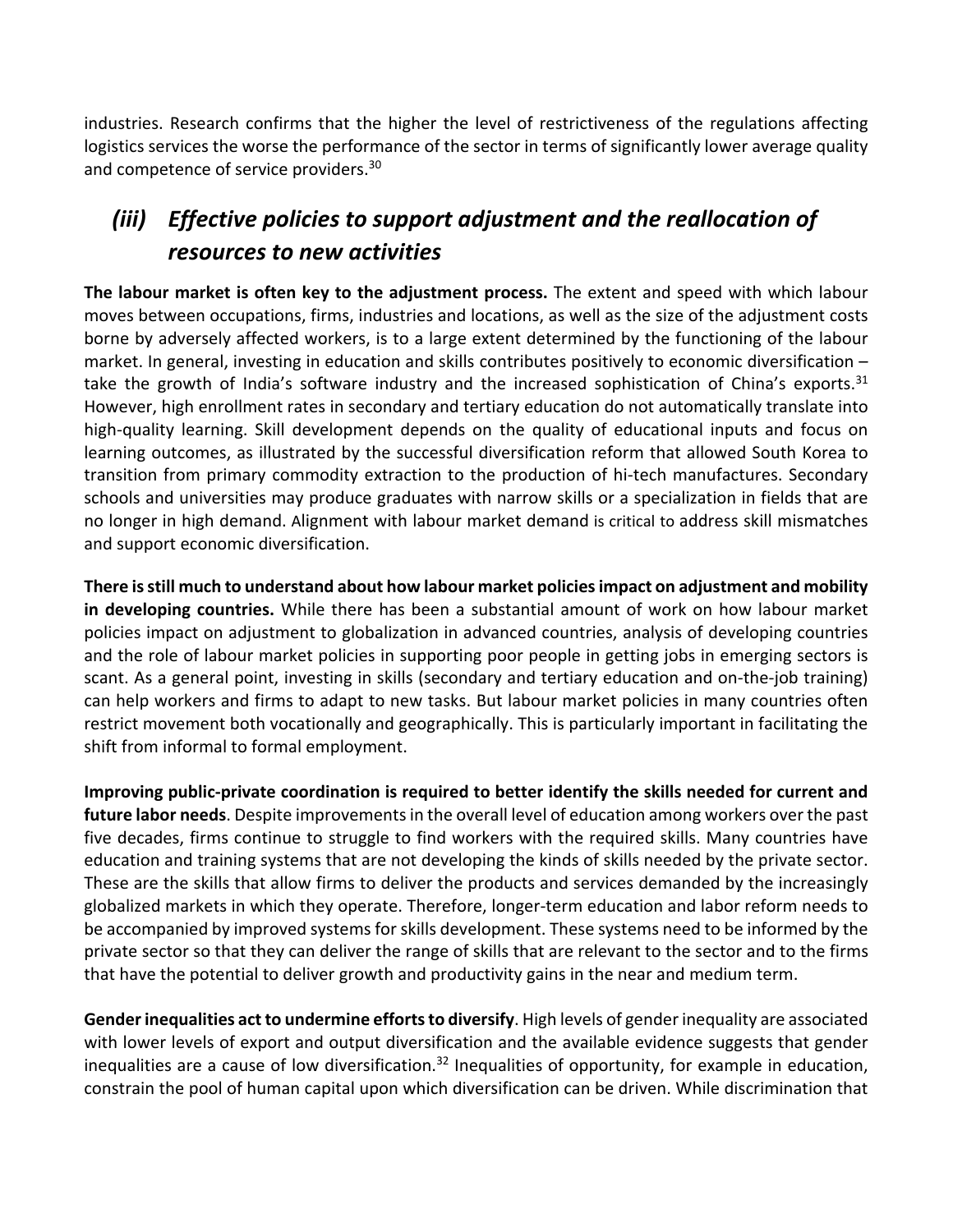limits the volume and nature of labour force participation by women narrows the pool of talent from which employers can hire and limits the number of female entrepreneurs. Hence, identifying and addressing gender disparities and constraints in education, training and the labour market can be an important element of a diversification strategy.

**Investments in education are delivering larger numbers of educated youths but national economies are struggling to deliver the jobs they seek – part of the answer may lie in enhancing freedom of movement of workers.** In Rwanda, for example, in 2012 over 1 million children aged between 13-18 were attending secondary school. Hence, a large number of youth with higher skill levels than their predecessors will be entering the labour market in the next few years. However, the economy is not generating anywhere near enough of the type of jobs that these entrants into the labour market will require; the annual inflow of students with secondary education is about 250% of the entire stock of jobs in established firms for which workers had at least a secondary education. This reinforces the imperative of diversification toward activities that will create more and better jobs.<sup>33</sup> Freedom of movement within the region will provide an important mechanism to allow people to move to areas where the demand for workers is highest.

**A well-functioning financial sector is essential to support diversification.** Financial instruments, intermediaries, and markets can facilitate the trading, hedging, and pooling of risks that firms take when they opt to diversify. More developed financial institutions support diversification into more complex goods and greater varieties, by allowing firms to access long-term capital financing and by funding riskier investments. In Africa, for example, the shallow financial sector has been a major obstacle in efforts to diversify economies. These obstacles include complex credit application procedures, lack of collateral, high lending costs, and short maturities in the backdrop of low financial capability which prevent firms from accessing finance.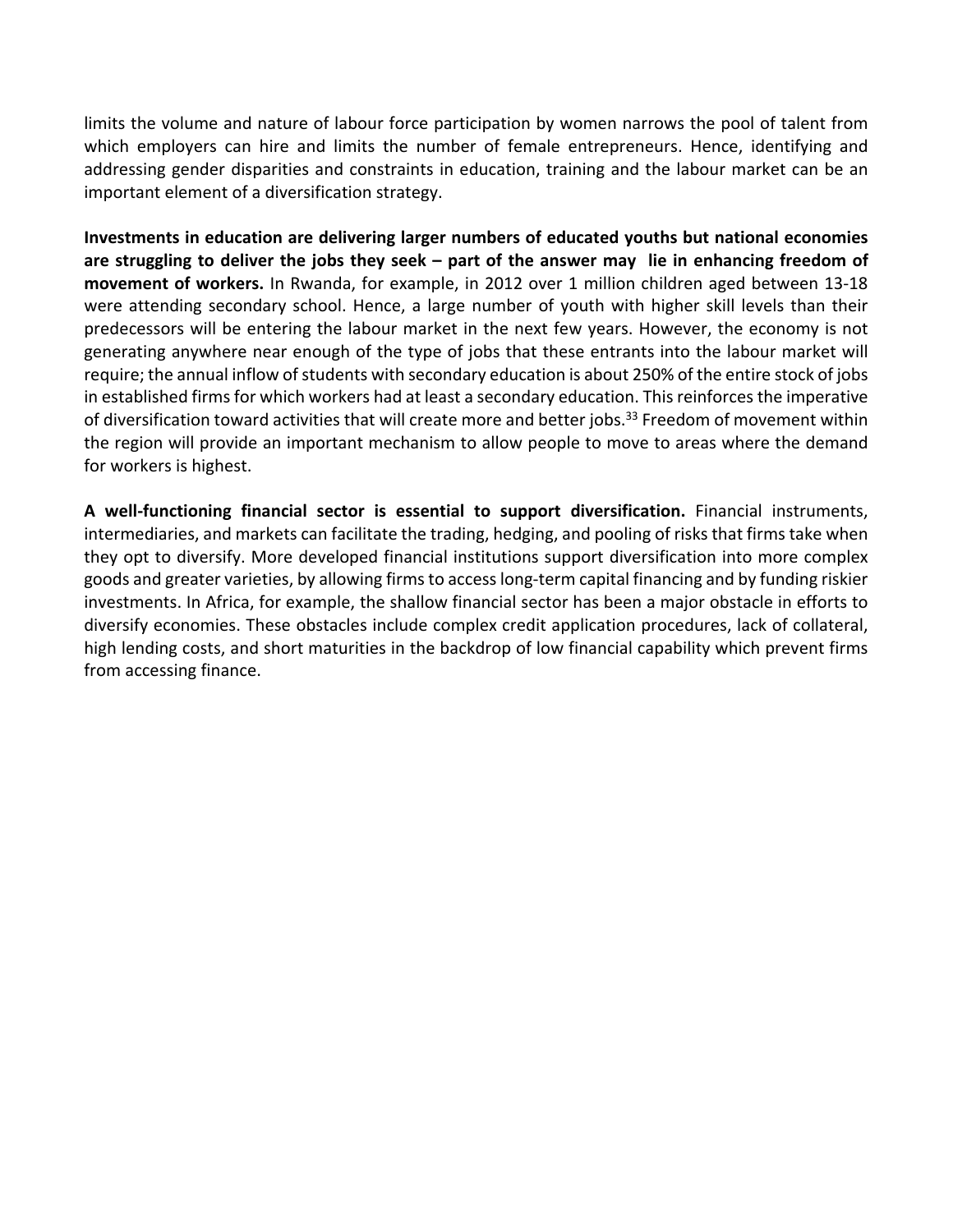# **(iv)** *Government interventions that target specific market, policy and institutional failures*

### *Export promotion Agencies*

**Export promotion agencies and initiatives can address information failures that affect firm entry and survival in foreign markets.** Low entry and/or low survival rates of exporting firms may result from information asymmetries (difficulty in gaining information on costs and product standards at destination markets). These can be mitigated when there is a greater presence of exporters of the same country operating in the same export markets or with more experience in exporting the same product. When this information is not present, there is a case for the intervention of export promotion agencies. These institutions can address information gaps for firms operating in non-traditional sectors, even if they are not yet exporters.

**However, export promotion agencies have a mixed record in promoting diversification**. Some of them made strong contributions to the export performance of their sponsoring countries, among them those in Australia, Finland, Ireland, New Zealand, and Singapore. But these models are not always easily replicable. Empirical evidence points to several features that contribute to successful export promotion. First, it works in policy environments that do not exhibit a strong bias against exports (such as an overvalued exchange rate or high tariffs that provide nominal and effective protection, or high trade costs). Special procedures, such as export processing zones or special export finance facilities, can shield exporters from poor trade policy environments but they need incorporate sunset clauses, and reward rather than pick winners.<sup>34</sup> Second, export promotion agencies work best when they function autonomously, flexibly, and maintain open dialogue with private actors to support a demand-driven strategy (ie. having their boards made up mostly of recognized exporters and headed by a respected business leader). Third, export promotion activities are best financed through general revenues rather than taxes on exports.

**Investment policy and promotion efforts can support diversification by attracting FDI. Good practice** recommends to refrain from using mandatory local content requirements; to promote policy coherence between FDI linkages and investment incentives; to facilitate market entry to foreign suppliers; and to support investor "after-care". Fewer procedural steps required to establish wholly foreign-owned, domestically-incorporated companies, and fewer restrictions to the FDI arbitration process are associated with higher FDI stock.<sup>35</sup> International investment agreements, if ratified, may increase FDI to participating countries. But restrictions on foreign acquisitions, discrimination in licensing, restrictions on the repatriation of earnings, and inadequate legal framework to appeal decisions can deter foreign investment.

**The role of FDI as an enabler of diversification depends on** *the type of investment*. Not all foreign investment is the same as far as positive spillovers to the rest of the economy are concerned. Mining shows fewer of them than agribusiness. Joint-ventures between foreigners and local entrepreneurs unleash greater spillovers than projects financed and run only by foreigners. So do projects that involve investors from neighboring countries  $-$  they know the receiving country better  $-$  and those who seek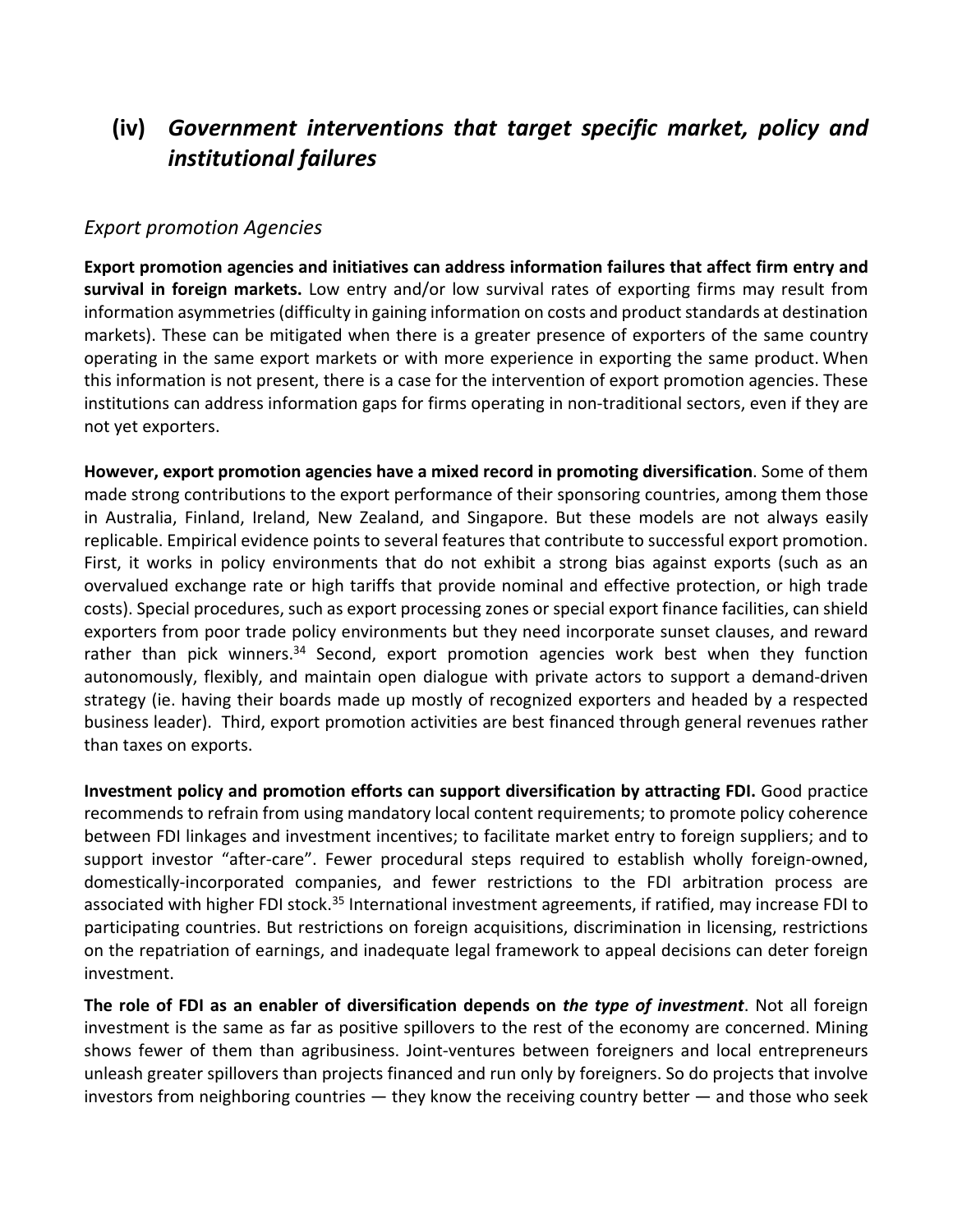to create new markets  $-$  they are filling a vacuum.<sup>36</sup> The literature distinguishes four types of FDI: (i) *natural resource-seeking* investment (focused on exploiting natural resources); *market-seeking* investment (serving large domestic or regional markets); *strategic asset-seeking* investment (driven by investor interest in acquiring strategic assets through mergers and acquisitions); and *efficiency-seeking investment*.

**Efficiency-seeking FDI is particularly conducive to diversification.** This type of investment is typically export-oriented and leverages local factors of production to reduce production costs. It involves the transfer of production and managerial know-how, access to distribution networks and sources of finance. Low middle income countries that succeed in attracting "efficiency-seeking" FDI have greater success in diversifying their export structure. In Honduras, FDI played a role in jumpstarting the country's light manufacturing sectors and in the diversification of exports over the last decade. Thanks to FDI and its linkages with domestic firms, Mexico developed its aerospace industry in less than two decades.

**The impact of FDI on diversification also depends on the** *host* **country**. Countries with less education or larger technological gaps have a harder time extracting spill-overs from the foreign investment they pull in. The impact that foreign investment has on the overall economy ultimately depends on the quality of business environment is. Other factors being equal, countries with good business regulatory environments tend to be more attractive to FDI. This explains why foreign investments in Chile's mining, Vietnam's agriculture, and Mauritius's apparel have helped raise diversification of production and improve the productivity of workers and firms that operate outside the FDI attracting sectors.

### *Spatial Policies*

**Spatial Policies (SPs) can play an important role when growth is not regional balanced and certain areas lag behind.** SPs involve policy interventions which aim to stimulate the economic development of specific locations within a country by attracting the emergence of productive and innovate firms. The key characteristics of SPs are that they 1) target a specific area; 2) are tailored to the specific context and history of a locality; 3) often aim to overcome coordination failure between different actors and 4) frequently involve stakeholders at the national and local level in the assessment, design and implementation stages. These interventions can be organized around the following

*(i) Growth Poles* where growth emanates from a core location, where one or more critical industries or a group of firms are located. This core is frequently identified with a city or area where substantial agglomeration economies occur, allowing dynamic industries to exchange and diffuse new knowledge, innovation, share pools of skilled labor and infrastructure, minimizing the costs of providing public goods and services. In growth poles strategic investments in infrastructure (sometimes specific to the key industries) can help to unleash the economic potential of selected locations and generate a catalytic effect on upstream and downstream industries. Additional economic activity, innovation and economic growth are subsequently expected to propel the economic dynamism of neighboring areas through the diffusion of these activities.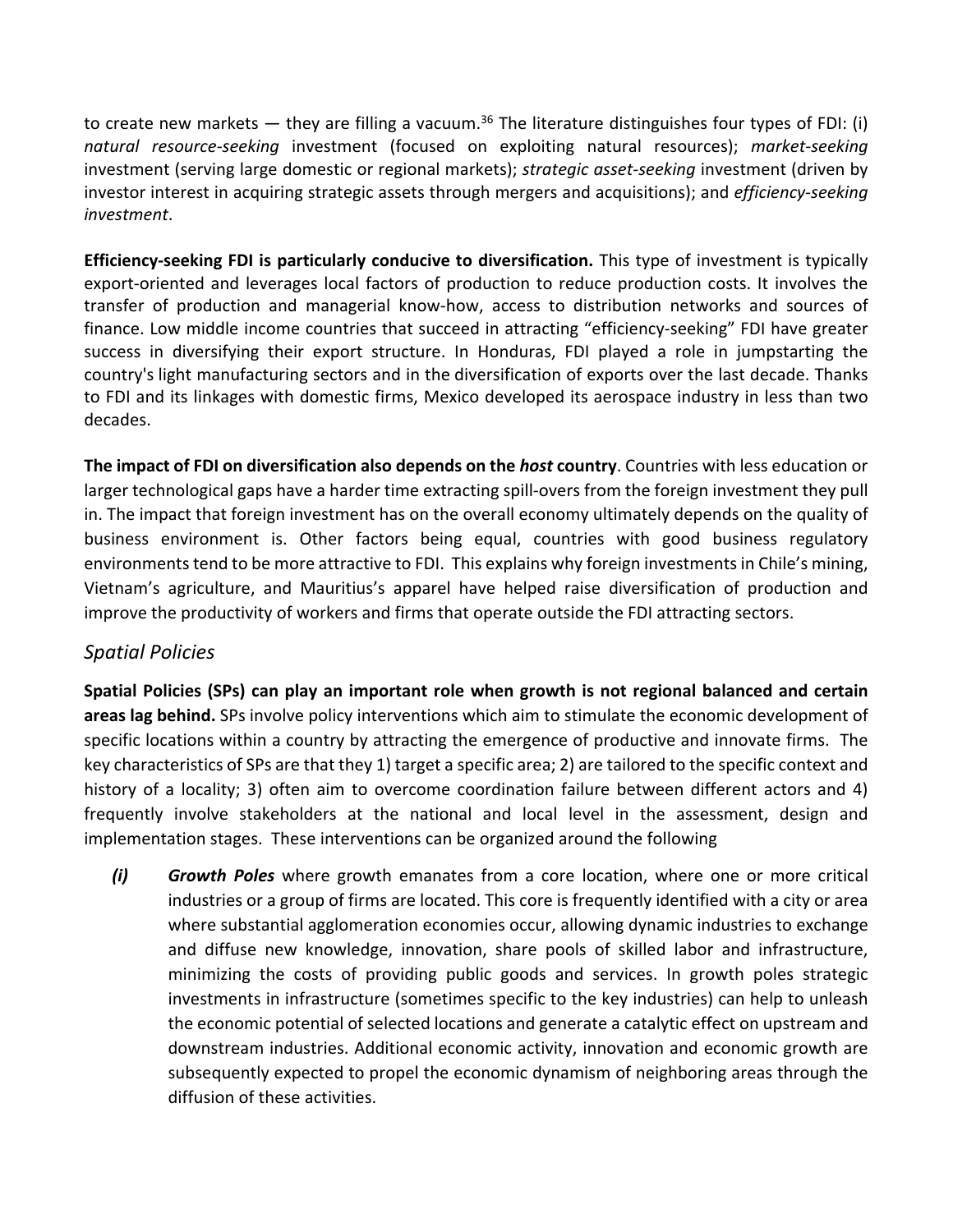- *(ii) Special Economic Zones* (SEZs) have been used to support diversification, particularly in East Asia. SEZs are typically established to achieve one or more of the following: (i) attracting foreign direct investment; (ii) serving as "pressure valves" to alleviate large-scale unemployment; (iii) supporting a wider economic reform strategy; and (iv) acting as experimental laboratories for the application of new policies and approaches.<sup>37</sup> SEZs, such as export processing zones or industrial parks, are typically offer a mix of financial incentives (e.g. tax breaks, subsidies), infrastructure facilities (e.g. uninterrupted electricity supply), trade facilitation (expedited customs procedures, duty free access to imported inputs), access to land, and protection from government interference, to induce a critical mass of private firms to enter, invest, and diversify economic activity. However, the empirical evidence on their effectiveness is mixed. SEZs have been successful when they have attracted investment that exploits a key source of comparative advantage—typically low-cost labor in developing countries. For example, in addition to successful examples from China and Malaysia, countries such as the Dominican Republic, Honduras, Republic of Korea, Madagascar, Mauritius, Taiwan and Vietnam have seen a significant number of manufacturing jobs created through export processing zones. However, there is also a substantial literature of examples of failed special economic zones that did not generate new economic activity.<sup>38</sup> The success of SEZs requires a flexible approach that is not based solely on fiscal incentives, limited labour regulations and wage restraint but encompasses a broader approach to providing an effective business environment and building firm-level competitiveness, linkages with the local economy, innovation and social and environmental sustainability.
- *(iii) Economic Corridors* are characterized by the linear connection of two economic centers through connective infrastructure. The aim of developing a corridor is to leverage and intensify the growth potential of the two nodes at each end of the corridor by promoting the agglomeration of economic activity between the two nodes, along the physical infrastructure connecting them. Economic corridors may encompass several smaller nodes along the way and could, in certain cases, evolve into a branch shaped structure. Economic corridors can be subnational in nature (connecting to sub-regional hubs, such as the Sulawesi Economic Corridor in Indonesia), national or even international (such as the East-West Corridor connecting Myanmar, Thailand, Laos and Vietnam). Most corridors are multi-sectoral, although sector specific corridors, such as agriculture focused corridors, also exist. Specific policy interventions within an economic corridor approach typically encompass public and private investments. Crucial to the development of the corridor is the transport infrastructure investments – often multimodal – connecting the two economic nodes. Private sector investment projects, combined with trade and regulatory policy reforms to improve the overall business environment of the corridor either take place simultaneously to the development of the basic infrastructure or ensue shortly after. Furthermore, the development of sectoral development plans can help boost the competiveness of specific industries located within the corridor.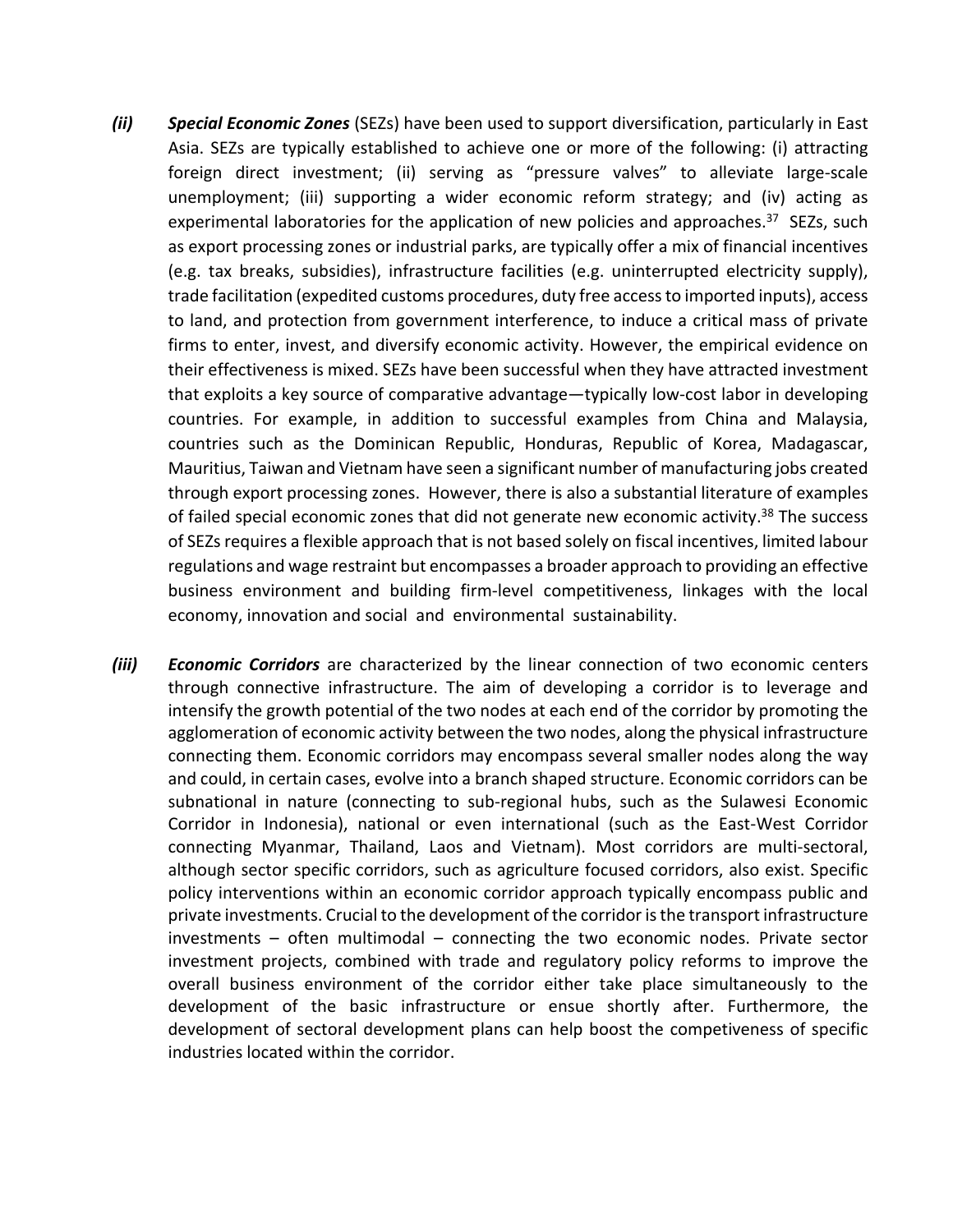*(iv) Clusters* are geographic concentrations of interconnected companies and institutions in a particular field. Prominent examples are the financial industry in London, the IT cluster in Bangalore and the leather sector in Italy. A typical cluster is comprised of firms in the same or closely related sectors, networks of specialized suppliers and service providers as well as by the existence of infrastructure tailored to the specific needs of the firms and industries in the clusters. One of the essential characteristics of a cluster is the presence of strong collaborative links between all the stakeholders in the cluster, including firms, industry associations, government agencies, and universities and research centers. In clusters private companies tend to collaborate with one another by, among other mechanisms of collaboration – investing in research institutes that conduct research on topics and generate knowledge that contribute to the advancement of the sector or related sectors at the heart of the cluster or by pooling together resources to enhance the quality of the cluster products and improve their commercialization and marketing. Local research centers, universities or consultancies also often provide industry specific training programs and basic and applied research relevant to the cluster, while government agencies support the provision of infrastructure and a sound regulatory environment. Firms in well-functioning clusters benefit from the agglomeration economies, described above, through pooled labor markets, forward and backward linkages and knowledge spill-overs.

Some clusters can appear spontaneously, as a consequence of the functioning of market forces. In other cases, however, clusters require careful planning and support in order to emerge and take off, especially in areas which lack sufficient economic density or where the coordination among different stakeholders is difficult, because of limited density, a distance to the technological frontier or institutional deficiencies. In these cases, cluster policies are needed in order to prompt the creation and consolidation of new and emerging clusters, as well as the further specialization of existing ones. Facilitating networking platforms in order to improve coordination and generate knowledge spill-overs, investments in specific infrastructure and programs for academia-private-sector collaboration are examples of specific policy interventions that may help to trigger cluster formation or propel the economic dynamism of existing clusters.

**Effective government interventions require a fluid dialogue and close coordination with nongovernmental actors.** Appropriate institutional arrangements are needed to elicit information from the private sector about potential opportunities for economic diversification; about existing bottlenecks that prevent a country from taking advantage of such opportunities; and about concrete actions and policies that may remove such obstacles. Moreover, institutions must be able to cope with the challenge of sustaining interventions over time and coping with the risk of capture and rent seeking inherent in public-private collaboration. As institutional capabilities vary greatly across countries, policymakers must be mindful of policies that match their existing capabilities.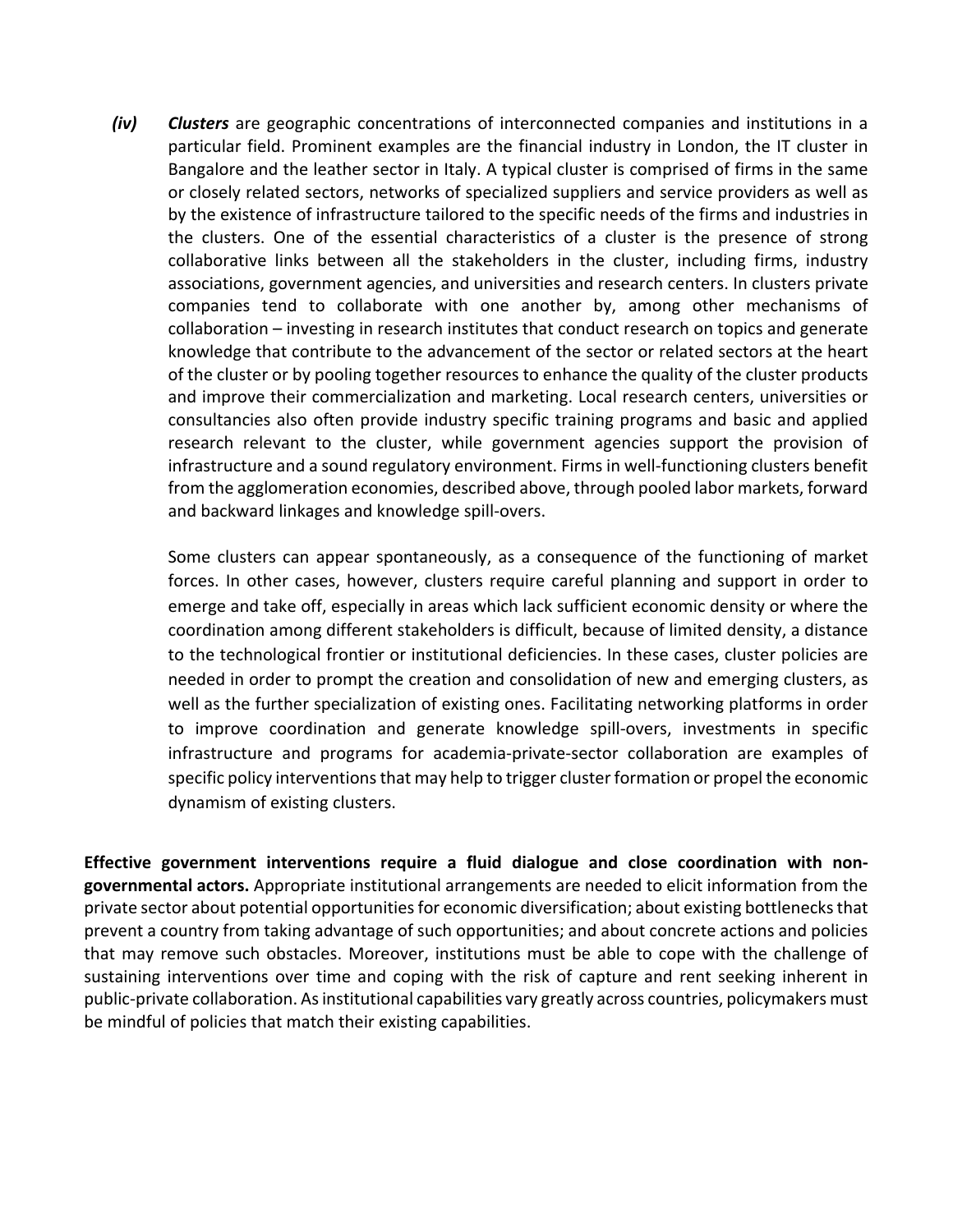# **Proposed WBG offerings to support economic diversification**

**This section provides a menu of WBG offerings that can support economic diversification, and fall within the mandate and core expertise of the Trade and Competitiveness Global Practice.** Depending on the nature of our client engagement and the country context (stage of development, income level, asset endowments, and reform appetite), the choice and scope of WBG offerings will vary. These offerings range from global knowledge products; country knowledge products; and country operational engagements (lending and advisory services). In many cases, they involve close collaboration and/or coleadership with other Global Practices (see Annex 1 for details).

### **1. Knowledge and Advisory Services**

The WBG can offers robust diagnostics and hands-on technical assistance to support economic diversification through Reimbursable Advisory Services (RAS), country ASA (knowledge products) or through TA advisory projects. Some examples below.

**Trade diagnostics**. Too much emphasis has been placed on simply adding new manufactured products to export portfolios ('discovery'). While important, trade diversification assessments look for opportunities from: (i) improving the quality of existing exports; (ii) breaking into new geographic markets; (iii) increasing service exports; (iv) expanding output of goods and services that are inputs into export production. FDI and integration in GVCs can also play an important catalytic role in diversification: demand for upstream inputs, as well as source of exports, and linkages with the domestic economy. In addition, trade diversification assessments can look into exporting firm dynamics (determinants of export entry, survival and growth rates). These trade diversification assessments look into the ability of exporters to survive and then thrive (how to support not only the *discovery* phase but also the *acceleration* phase). Trade diversification assessments look into new market opportunities for export services (such as tourism, health, ICT, consulting and other professional services).

**Examples:** economic diversification assessment (Qatar RAS); export diversification strategy (Jordan); export diversification and firm upgrading assessment (Poland RAS); economic diversification and productivity in land-locked African countries; export of ICT services (Ghana, Nigeria); cross-border mobile banking in Southern Africa; trade in financial services in West African Monetary Zone; Africa regional tourism strategy.

**Reviews of investment policy (including FDI policies).** WBG is supporting governments in several hydrocarbon rich countries that are seeking to diversify their production base. Employing the investment life cycle approach, WBG has helped clients identify particular policy challenges and reforms to improve the attractiveness of the domestic investment environment. The approach seeks to maximize the "treatment effect" of FDI policies (Wagner, R, 2016). This framework includes: (i) achieving strategic clarity about the type of investment countries should attract and the consequent policy environment amenable to them; (ii) devising reforms to remove legal, regulatory, institutional and administrative impediments to attracting and retaining FDI in intermediate goods and services; and (iii) creating an environment where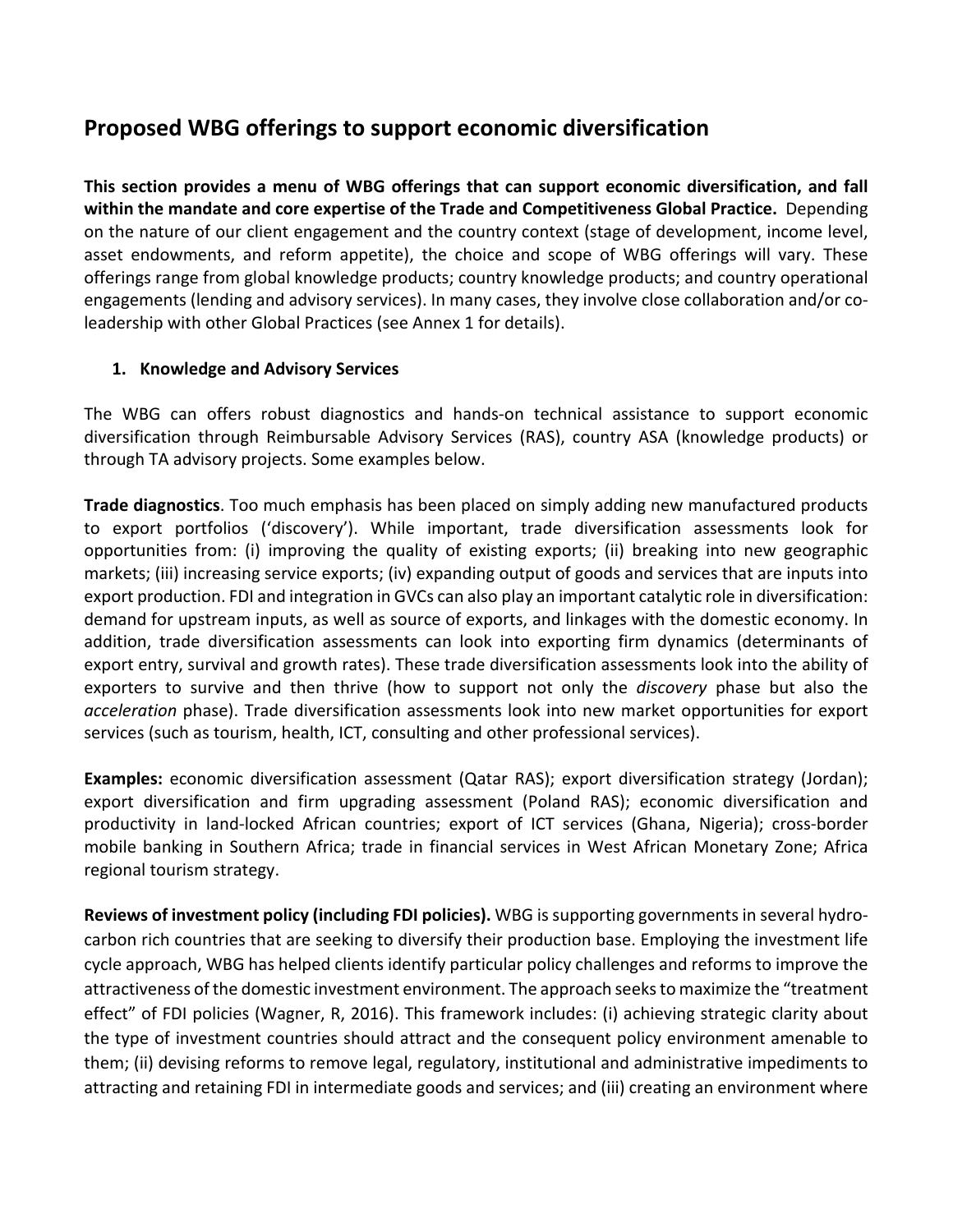new efficient firms can emerge domestically. There are very specific reforms which can be undertaken at each point of the investment lifecycle to support diversification. Some of them include: (i) the elimination of screening on FDI entry; (ii) improving market access by removing sector barriers to entry; (iii) adjusting incentive regimes to reflect diversification objectives; and (iv) focusing retention efforts through investor aftercare services (Qiang et al, 2015)

**Examples:** review of the investment policy and incentive framework in Greece; in Sri Lanka; in Myanmar

**Competition policy and institutional assessments**. WBG offers clients the following analytical and diagnostic products to support competition policy design, enforcement and advocacy. Core offerings include: (i) Competition Policy Assessments: including: Evaluation of product market regulations; Sectoral competition assessment; Antitrust and State Aid frameworks assessment; Assessment of anticompetitive subnational regulations; Estimations of the effects of lack of competition on key variables (e.g. productivity, poverty, and consumer welfare); (ii) Competition Policy Notes: including a focus on specific topics (e.g. competitive neutrality, anticompetitive regulations); Review of competition law framework and by-laws; Policy notes with priorities for new governments; (iii) Institutional Effectiveness Review: Functional review of competition agency and its institutional effectiveness; Evaluation of implementation policies and guidelines; (iv) Impact and Advocacy Reports: M&E for competition interventions.

**Examples:** competition policy assessments for economic diversification in South Africa, Mexico, Moldova, Kenya, Kazakhstan, to name a few.

**Innovation, entrepreneurship and productivity assessments**. WBG can provide granular diagnostics focused on the "microeconomics" of economic diversification - at the country, industry, and firm level. This type of analysis can entail looking at opportunities to diversify domestic output for higher productivity growth (ie. assessment of allocative efficiency across industries) and trade (typically integrating the analysis of exporting firm dynamics that trade assessments can provide). These assessments can also look at distortions in key input, product and factor markets that are critical for successful diversification strategies.

**Examples:** productivity and innovation diagnostics in Brazil, Croatia, Colombia, and Poland; Review of public spending of innovation programs in Poland and Western Balkans; entrepreneurship and productivity flagships. These analytical and advisory services are often complemented with lending operations that support firm technology extension, investment readiness, and seed and venture capital funds to support early stage innovation financing.

**Sector-level diagnostics**. Globalization, technological change and the increasing importance of skills have made redundant the traditional 'linear' approach to economic diversification followed by developing countries in the previous century; where economies moved from agriculture and informal economic activities where value-addition is low to light manufacturing and to heavy industries and finally to services where productivity is higher. Furthermore, the nature of global value-chain activities, means that the capacity to appropriate value from a specific industry is determined by the policies of foreign competitors as well as domestic strategy. Not all value chain activities can act as a stepping stone to the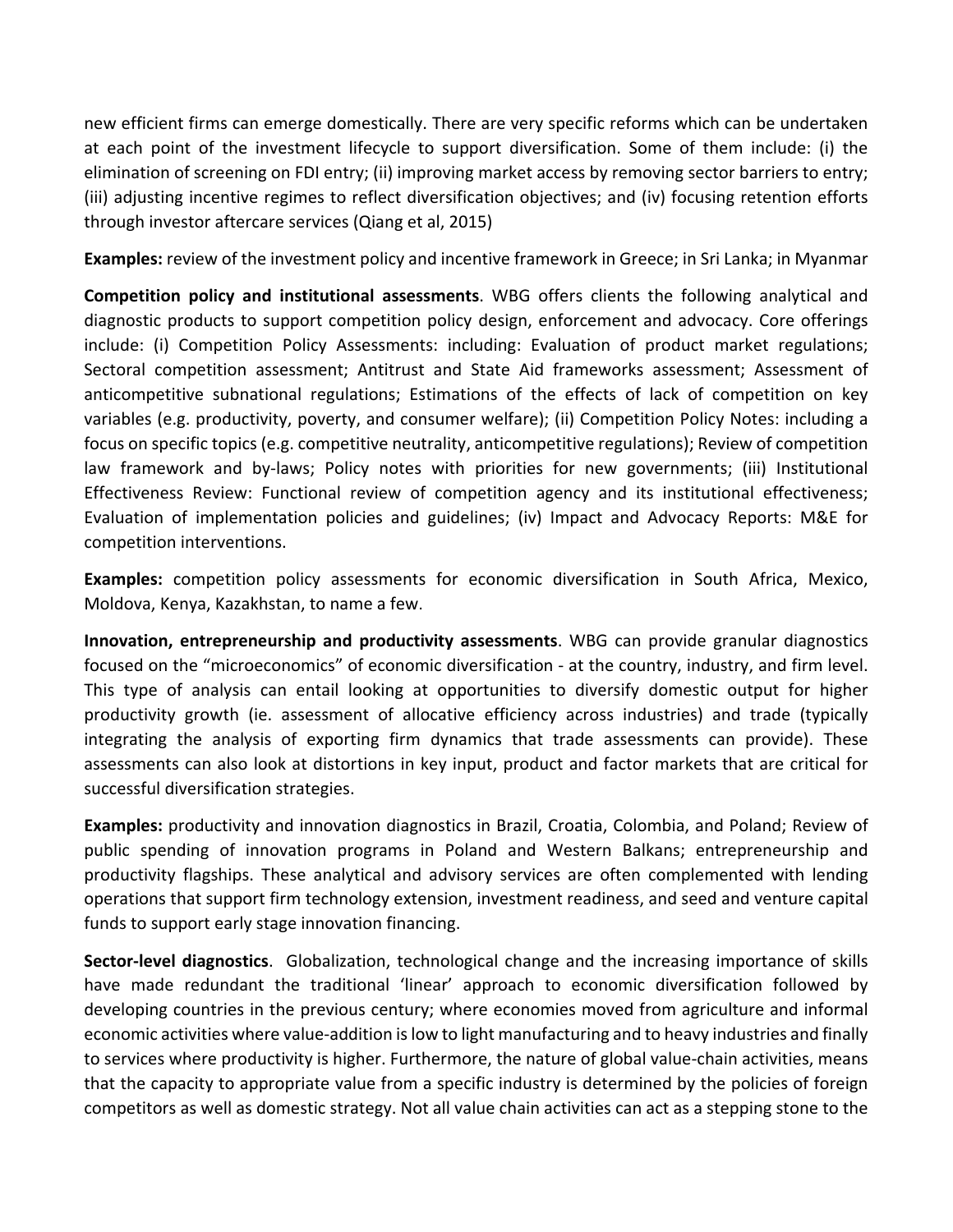next. Indeed, each value chain activity has different potential to catalyse economic development and productive transformation. Therefore, as we move into a new phase of industrialization, it is important to understand how value is created and by whom and how to maximize the impacts in terms of job creation and poverty reduction. This approach can inform WBG project design or provide insights to WBG clients as part of WBG's ASA offering.

**Examples:** Concept design for Grain Storage and Information for Agricultural Competitiveness Project (Mexico), Integration into Global Value Chains ASA (Uruguay), Vendor-Supplier Diagnostic design and strategies for implementation (Rwanda), Competitiveness and Jobs (Serbia), Tourism Strategic Plan for Sri Lanka.

**Special economic zones**. WBG can help clients build the analytical foundations for the application of SEZs (and other spatial solutions). Support may include assessment of private investment potential, establishing location-based benchmarks (utilities, logistics, labor costs, etc.), institutional capacity assessments, and assistance in developing public-private dialogue. WBG can also inform policy design by helping the client identify coordination failures, constraints in the existing legal and regulatory framework, infrastructure constraints, land market dynamics and the potential for induced labor migration, as well as support to green and low-carbon concepts (e.g. by developing industry guidelines and action plans on how to optimize energy and resource use).

**Examples**: In Ethiopia, the WBG is providing a \$ 270 million loan to finance the implementation of the countries Special Economic Zone policy. The team has so far supported the revision of the SEZ policy framework including its investment promotion institutions. The project will also implement an SME linkages program to increase local and global spillovers. T&C is also supporting the Government of Mexico, with a Special Economic Zone policy to address the regional economic inequalities and underdevelopment in the southern states. T&C is supporting the policy design, implementation structure and a linkages program to encourage and foster spillovers.

### **2. Development Policy Financing (with embedded advisory support)**

The WBG offers development policy financing in support of economic diversification. T&C core mandate and expertise in this type of policy-financing instrument lies in supporting policies (prior actions and indicative triggers) that enhance the functioning of input and product markets, and improve allocative efficiency across sectors and firms. Examples include trade and competition policies, favorable investment climate, support to national innovation systems, firm-upgrading and integration into global value chains. See Annex 2 for examples of T&C policy actions that can help economic diversification. Complementary policies for economic diversification supporting prudent fiscal management and transparency, and improving the efficiency of factor markets (land, skills, finance, and infrastructure) fall within the purview of other GPs (Macro and Fiscal GP, Governance GP, Finance, Agriculture, to name a few).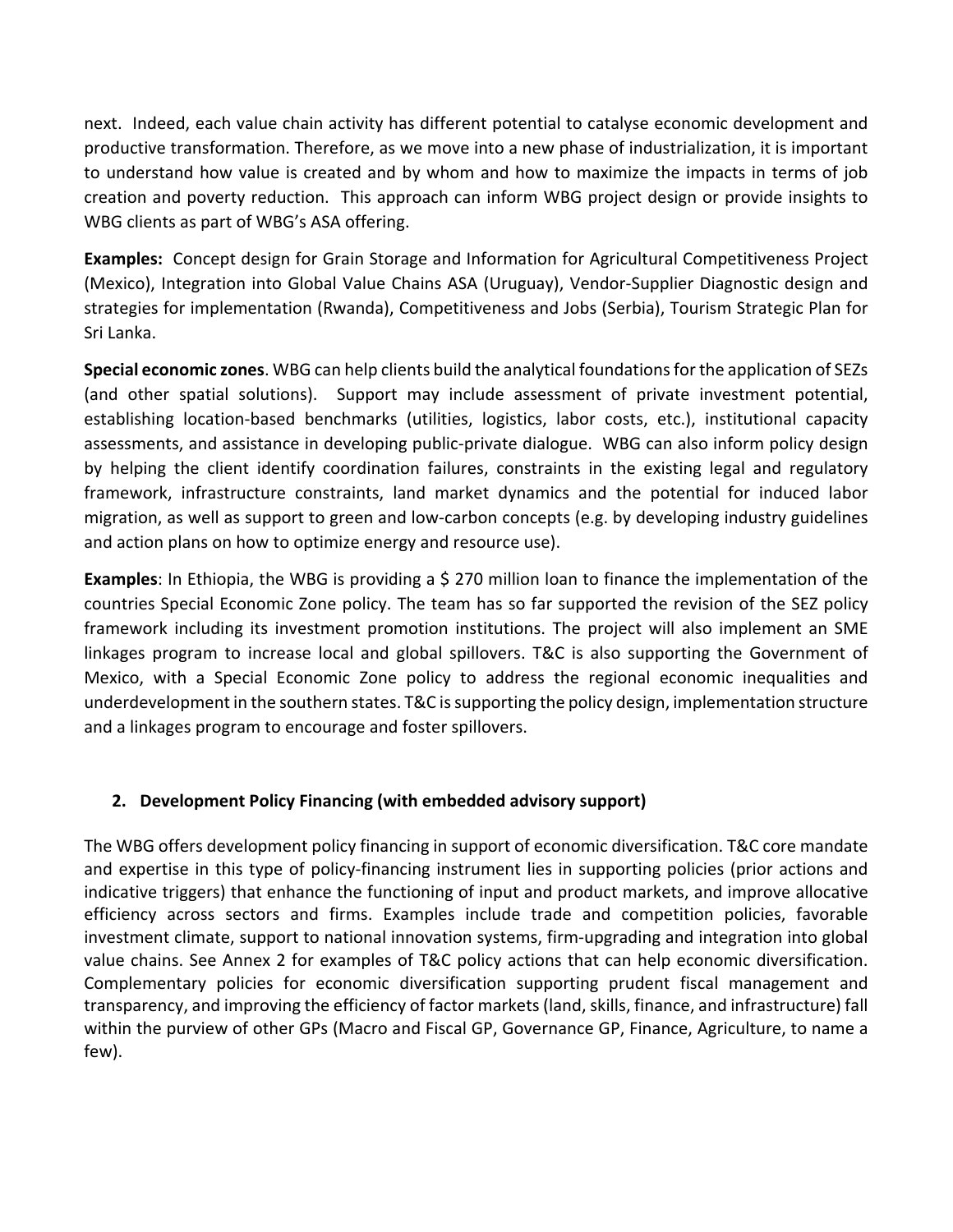- **(a) Development Policy financing at the country level (CF4G):** countries affected by the falling external demand, commodity price slump and exchange rate realignments have a strong incentive to broaden their sources of growth. Success depends in part on complementary efforts to redirect fiscal policies to enable private sector-led growth, for instance, by reorienting public spending from subsidies to growth-oriented expenditures, shifting away from resource revenues, and attracting private financing for infrastructure. In these countries, the joint T&C-MFM product, Competitiveness and Fiscal Reform for Growth DPLs seek to achieve three complementary objectives:
- promoting diversification through economy wide reforms including exchange rate, trade, and competition policies, investment climate reforms, and national innovation systems. In some cases, sector specific or spatial efforts could be support in these operations
- rebuilding fiscal space -- efforts to diversify revenues (for instance, away from an over-reliance on natural resource revenues), unwind energy subsidy mechanisms, and PPP efforts to leverage private finance for public good provision
- managing exposure to fiscal risks -- active oversight and management of debt, contingent liabilities, and other fiscal risks, as well as sound fiscal rules and other countercyclical measures

**Examples:** DPF series in Georgia, Jamaica, Kazakhstan, Nigeria, Tanzania, Sri Lanka, Suriname, Colombia, Peru, and Bolivia.

**(b) Sub-regional Development Policy financing**: in some subregions, the WBG is supporting commodity exporters with multi-country trade and connectivity DPFs to improve access to markets. Lower trade costs encourage diversification and support intra-industry trade.

**Examples:** Burkina-Cote d'Ivoire DPF (DPF series that support trade and connectivity related reforms, such as improving the competition in the trucking markets); APEI DPF

### 3. **Results based financing and Investment financing**

The WBG also offers lending instruments that provide direct financing to ministries and agencies that support the implementation of economic diversification reforms. These implementing agencies range from the Ministry of Economy, Ministry of Trade, Ministry of Industry, Ministry of Entrepreneurship or Ministry of Agriculture, to name a few. Depending on the instrument, the disbursements support the execution of capital expenditures (investment financing or IPF) or the results of a reform implementation plan achieved by the implementing agency (results financing or PfoR), or both (IPF with a results-based financing component).

**(a) Results based financing for industrial and/or firm upgrading and spatial and city development**  – PfoRs (program for results operations) and IPF operations with results based modalities are

relevant for governments (either at national or subnational level) that support cluster development and agglomeration efforts (around urban centers and/or special economic zones) and support to trade and innovation programs for firm upgrading and GVC integration.

**Examples:** Pakistan Punjab P4R (state level competitiveness efforts that combine economy wide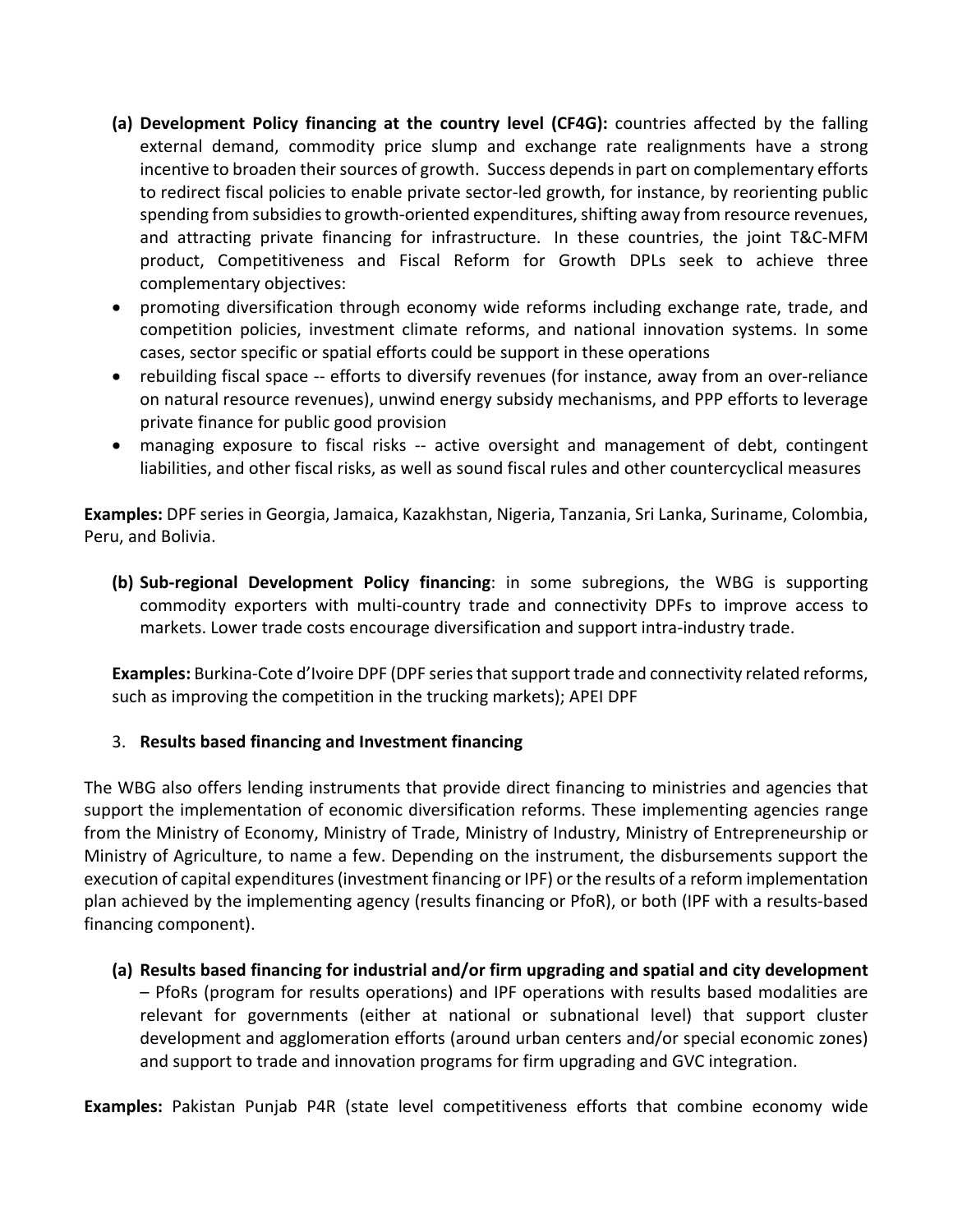investment climate reforms with refurbishment of industrial estates and upgrading of clusters), Ethiopia IPF and Bangladesh around light manufacturing through SEZ development, and results based financing supporting trade quality, export promotion, and innovation in Serbia and Armenia; Cote d'Ivoire IPF on City competitiveness and economic diversification; Kazakhstan SME support IPF.

**(b) Investment financing operations to support within-industry and within-firm diversification.**  The WBG offers investment financing for capital investments and technical expertise in support of trade quality, export and FDI promotion, integration into GVCs (downstream and upstream) in the agricultural and service sectors; and innovation financing. T&C is also financing several projects that directly build and strengthen the institutional capacity of WBG clients to support value-chain upgrading at both the local and global level

**Examples:** Armenia IPF (trade quality and promotion), Tanzania (IPF on agricultural diversification; Macedonia and Albania IPFs on tourism development; Croatia IPF on venture capital; Lesotho, Malawi, Mozambique and Tanzania IPFs mainstreaming trade and diversifying exports; Croatia, Kazakhstan, Tunisia and Haiti (institutional capacity building)

 $\overline{\phantom{a}}$ 

7 See Newfarmer et al (2009)

<sup>9</sup> Timmer (2016)

<sup>&</sup>lt;sup>1</sup> Herreford, Rogerson and Valentinyi (2014)

<sup>&</sup>lt;sup>2</sup> See MacMillan, Rodrik, and Verduzco-Gallo (2014)<br><sup>3</sup> The shift from traditional to modern agriculture req

<sup>&</sup>lt;sup>3</sup> The shift from traditional to modern agriculture requires the increasing use of a range of value-added services, including finance, logistics, management, and integration into long and sometimes complex value chains. Some of the growth attributed to services is the result of the outsourcing of activities previously undertaken within manufacturing firms. In contrast, manufacturing firms are increasingly delivering a package comprising manufactured products and services activities. For example, Rolls Royce is renowned for making world-class engines, but it is increasing earning its revenues by selling "power by the hour" a complex set of services and manufacturing that keeps its customers' engines running (The Economist (Jan. 8th, 2009)). Analysis of this servisification of both agriculture and manufacture suggests that it may be an important source of increased efficiency with firms that start selling services showing an increase in their profitability, employment, total sales and sales of goods (see for example, Crozet, M and E. Milet 'Should everybody be in services? The effect of servitization on manufacturing firm performance', CEPII Working Paper, 2015-19). 4

<sup>&</sup>lt;sup>4</sup> The theory of second best simply shows that in the presence of multiple market failures removing one of those failures may not necessarily increase welfare and could led to worse economic outcomes. More formally, if all the conditions for an optimal allocation of resources are met with one exception it cannot be guaranteed that this will be the second-best solution to the optimum.

<sup>&</sup>lt;sup>5</sup> This two dimensional definition (trade diversification and domestic production diversification) is adapted from the IMF Position Paper on "Economic Diversification and Structural Transformation in Low Income Countries" (IMF, 2014).  $6$  A different, but not necessarily uncomplimentary, approach, especially for natural resource abundant countries, is to look at the broadening of a country's underlying asset portfolios leading to "diversified development" (Gill et al (2014)). The three main asset categories identified are natural resources, built (human and physical) capital and national institutions. The approach puts emphasis on underlying investments in areas such infrastructure and education as well as institutional development.

<sup>&</sup>lt;sup>8</sup> In Zambia, for example, firms are exploring densification of uses of "cassava" (food-security crop) that can help develop new sources of demand for the product as an input (brewing, metals extraction, ethanol production, starch making, animal stock feed).

<sup>&</sup>lt;sup>10</sup> See the reply of De Rosa and Bartsch (2016) to Timmer.